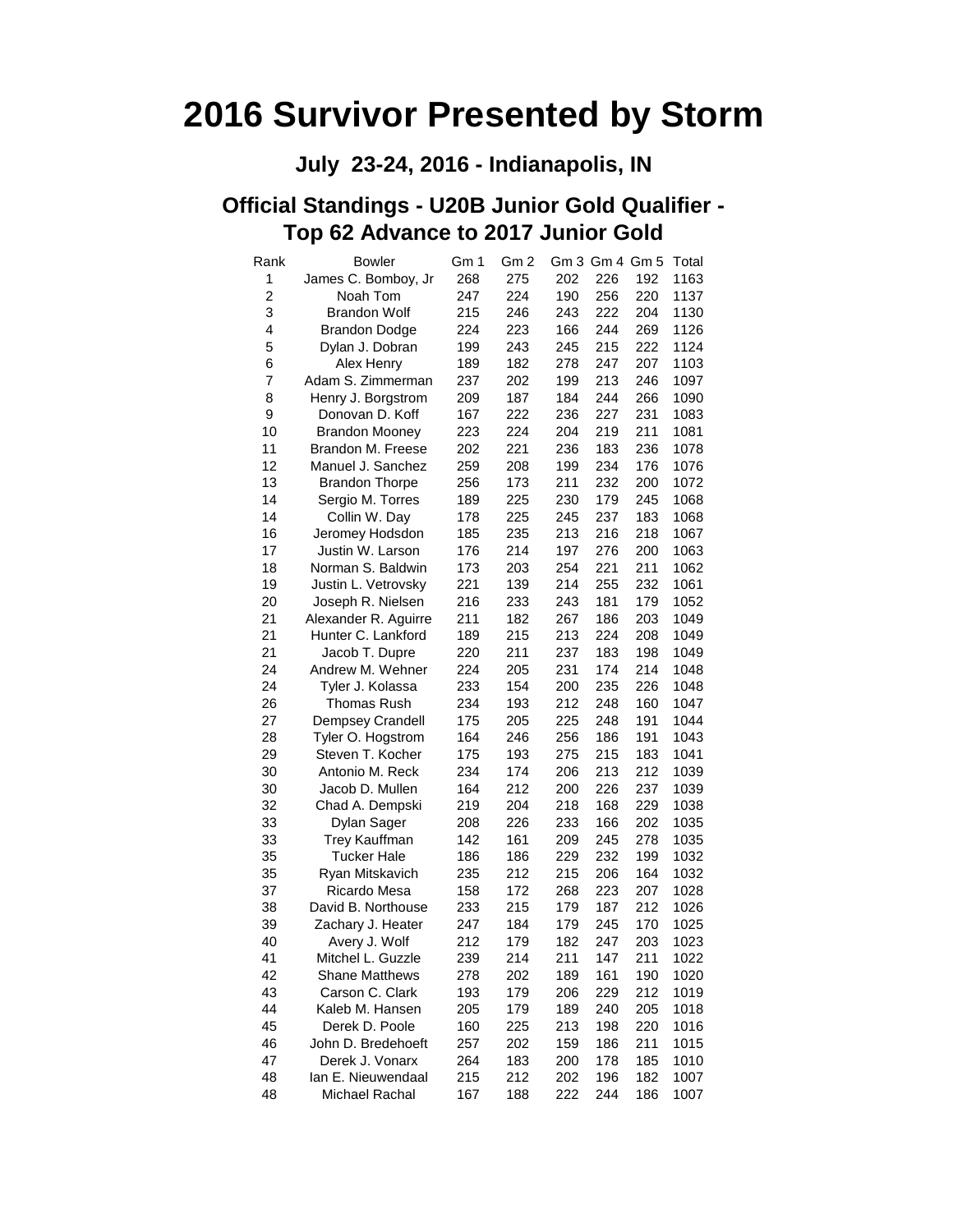| 48  | <b>Trevor Cross</b>     | 226 | 202 | 211 | 210 | 158        | 1007       |  |
|-----|-------------------------|-----|-----|-----|-----|------------|------------|--|
| 51  | Dawson R. Jones         | 160 | 213 | 245 | 177 | 206        | 1001       |  |
| 51  | Noah T. Prima           | 203 | 244 | 152 | 213 | 189        | 1001       |  |
| 51  | Randy S. Newlin         | 208 | 186 | 240 | 176 | 191        | 1001       |  |
| 54  | Jarrod J. Scents        | 212 | 207 | 209 | 189 | 181        | 998        |  |
| 55  | lan Ridgway             | 190 | 194 | 212 | 211 | 189        | 996        |  |
| 56  | Joseph A. Grondin       | 205 | 220 | 243 | 149 | 177        | 994        |  |
| 56  | Tre' H. Manning, III    | 201 | 170 | 204 | 205 | 214        | 994        |  |
| 56  | Zachary Vitelli         | 216 | 203 | 181 | 150 | 244        | 994        |  |
| 59  | Tyler M. Moore          | 140 | 230 | 219 | 235 | 169        | 993        |  |
| 60  | Dustin D. Yocum         | 219 | 189 | 174 | 179 | 231        | 992        |  |
| 60  | Jonathan J. Studer      | 204 | 187 | 210 | 184 | 207        | 992        |  |
| 60  | Trenton Johnston        | 187 | 202 | 199 | 227 | 177        | 992        |  |
|     |                         |     |     |     |     |            |            |  |
| 63  | Jerry J. Jennings       | 214 | 211 | 187 | 210 | 168<br>218 | 990<br>989 |  |
| 64  | Raymond E. Wiegand      | 182 | 159 | 249 | 181 |            |            |  |
| 64  | Ryan J. Holzworth       | 225 | 215 | 172 | 173 | 204        | 989        |  |
| 66  | Cody M. Stevens         | 234 | 172 | 199 | 213 | 169        | 987        |  |
| 66  | James A. Schirripa      | 211 | 159 | 225 | 227 | 165        | 987        |  |
| 68  | Nick Penny              | 176 | 202 | 206 | 201 | 201        | 986        |  |
| 69  | Devin L. Chalifour      | 203 | 232 | 170 | 233 | 147        | 985        |  |
| 70  | Nathan Mercer           | 188 | 232 | 224 | 188 | 152        | 984        |  |
| 71  | Donovan J. Bourg        | 190 | 160 | 201 | 233 | 198        | 982        |  |
| 71  | Stephen Major           | 216 | 236 | 193 | 174 | 163        | 982        |  |
| 73  | Aidghan Ziegler         | 211 | 201 | 193 | 193 | 183        | 981        |  |
| 73  | Jonathan K. Bowman      | 145 | 238 | 195 | 190 | 213        | 981        |  |
| 75  | Dawson C. Miller        | 172 | 159 | 256 | 105 | 287        | 979        |  |
| 76  | Andrew O. Olson         | 188 | 198 | 175 | 214 | 203        | 978        |  |
| 76  | Daniel L. Miller        | 190 | 189 | 199 | 203 | 197        | 978        |  |
| 76  | Patrick W. Phillips     | 179 | 177 | 173 | 204 | 245        | 978        |  |
| 76  | Zachary Choltco         | 142 | 201 | 178 | 258 | 199        | 978        |  |
| 80  | Nolan D. Ortbahn        | 184 | 255 | 193 | 145 | 200        | 977        |  |
| 81  | <b>Tyler Gromlovits</b> | 217 | 183 | 171 | 216 | 188        | 975        |  |
| 82  | Adam Turner             | 210 | 207 | 167 | 199 | 191        | 974        |  |
| 82  | Banner W. Bradshaw      | 215 | 191 | 179 | 187 | 202        | 974        |  |
| 82  | Bladyn Hogan            | 225 | 200 | 223 | 190 | 136        | 974        |  |
| 85  | <b>Brandon Pendley</b>  | 159 | 203 | 174 | 279 | 158        | 973        |  |
| 86  | Anthony F. Naujokas     | 225 | 202 | 186 | 209 | 149        | 971        |  |
| 87  | Zack A. Denton          | 155 | 193 | 245 | 198 | 177        | 968        |  |
| 88  | Donnie J. Baker         | 129 | 201 | 169 | 234 | 234        | 967        |  |
| 88  | Ty A. Sexton            | 184 | 196 | 151 | 216 | 220        | 967        |  |
| 90  | Tyler L. Gray           | 164 | 243 | 222 | 154 | 182        | 965        |  |
| 91  | Justin L. Nelson        | 237 | 177 | 176 | 208 | 166        | 964        |  |
| 91  | Ryan M. O'Harra         | 196 | 158 | 205 | 195 | 210        | 964        |  |
| 93  | Anthony R. Recsnik      | 161 | 200 | 220 | 193 | 189        | 963        |  |
| 93  | Casey Cohagan           | 203 | 169 | 181 | 187 | 223        | 963        |  |
| 93  | Marcel M. Mullen        | 184 | 190 | 181 | 205 | 203        | 963        |  |
| 93  | Sean C. Taylor          | 181 | 200 | 169 | 199 | 214        | 963        |  |
| 97  | Anthony M. Dodge        | 169 | 183 | 180 | 195 | 235        | 962        |  |
| 97  | Jordan C. Bryant        | 180 | 161 | 213 | 238 | 170        | 962        |  |
| 97  | Ty J. Falcon            | 161 | 210 | 184 | 164 | 243        | 962        |  |
| 100 | Igar Rodriguez, Jr      | 214 | 144 | 206 | 180 | 216        | 960        |  |
| 101 |                         |     |     | 203 | 146 | 186        | 958        |  |
|     | Austin B. Wiley         | 221 | 202 |     |     |            |            |  |
| 101 | <b>Austin Bertrand</b>  | 166 | 226 | 145 | 230 | 191        | 958        |  |
| 101 | Ryan E. Franz           | 183 | 166 | 197 | 221 | 191        | 958        |  |
| 104 | Matthew E. Forry        | 147 | 215 | 202 | 190 | 201        | 955        |  |
| 106 | Cody J. Partain         | 146 | 158 | 219 | 215 | 217        | 955        |  |
| 106 | Robbie L. Parr          | 179 | 161 | 200 | 217 | 197        | 954        |  |
| 108 | Zachary P. Johnson      | 209 | 228 | 197 | 195 | 125        | 954        |  |
| 108 | Jonathan Bratton        | 150 | 156 | 186 | 211 | 247        | 950        |  |
| 110 | Patrick Maragos         | 181 | 214 | 177 | 169 | 209        | 950        |  |
| 111 | Kyle D. Ward            | 147 | 223 | 237 | 190 | 152        | 949        |  |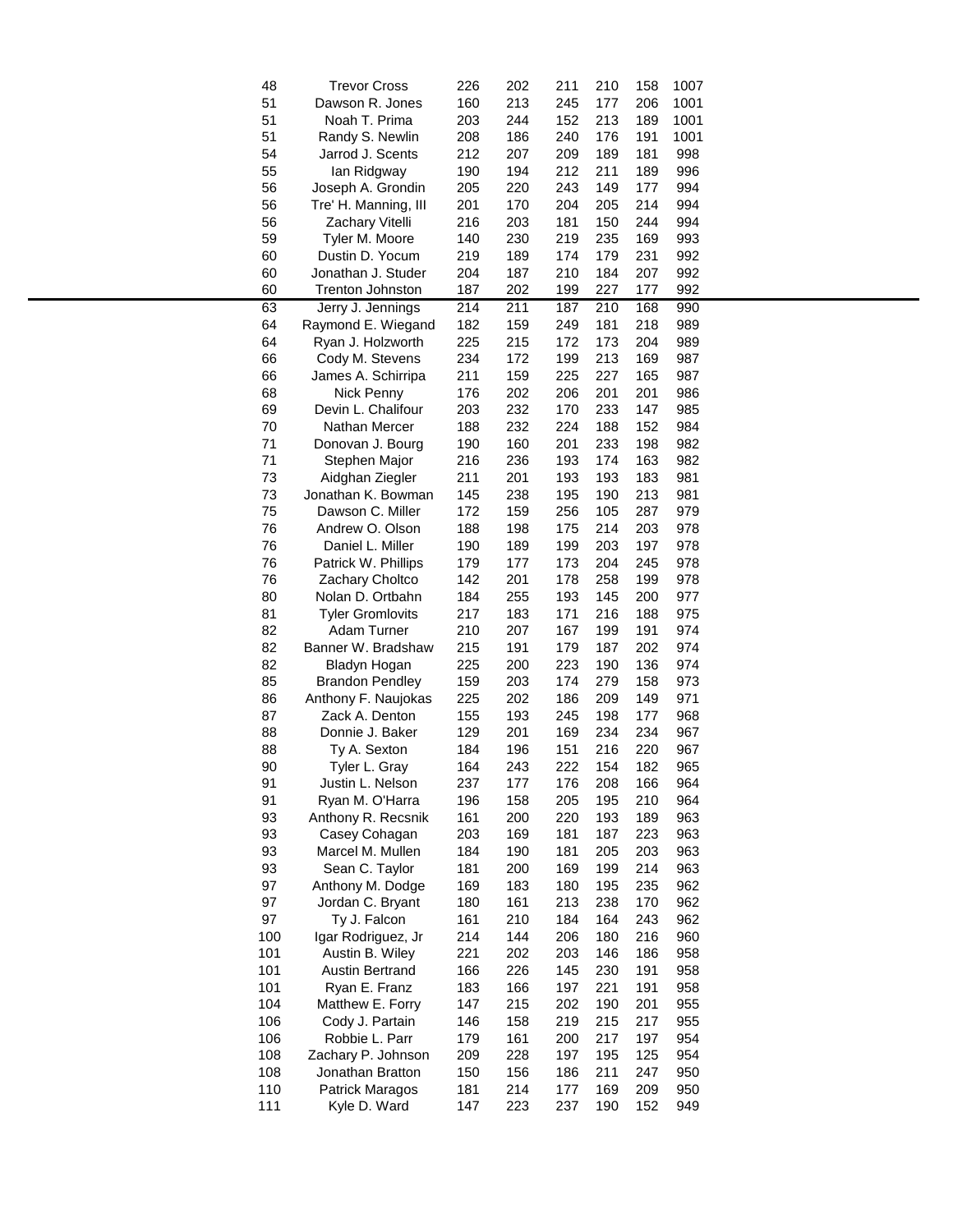| 112 | Kaleb R. House        | 196 | 190 | 223 | 143 | 196 | 948 |
|-----|-----------------------|-----|-----|-----|-----|-----|-----|
| 112 | Joshua A. Mabry       | 160 | 203 | 213 | 182 | 189 | 947 |
| 114 | Walter A. Tomlin      | 189 | 228 | 187 | 137 | 206 | 947 |
| 115 | Allan J. Chrisman, Jr | 157 | 215 | 192 | 202 | 180 | 946 |
| 115 | <b>Cory Shorter</b>   | 167 | 207 | 167 | 180 | 224 | 945 |
| 117 | Dylan M. Moore        | 194 | 174 | 213 | 127 | 237 | 945 |
| 118 | Frederic W. Taylor    | 199 | 171 | 203 | 180 | 191 | 944 |
| 119 | Cody C. Schaffer      | 165 | 190 | 220 | 174 | 194 | 943 |
| 120 | Antar Howard          | 226 | 148 | 171 | 192 | 205 | 942 |
| 121 | Nicholas J. Munson    | 178 | 167 | 200 | 164 | 231 | 940 |
| 122 | <b>Tyler Carr</b>     | 201 | 150 | 206 | 165 | 216 | 938 |
| 123 | Hayden Childs         | 143 | 211 | 190 | 226 | 166 | 936 |
| 124 | Quincy T. Johnson     | 184 | 192 | 184 | 204 | 171 | 935 |
| 124 | Jonathan T. Pascal    | 186 | 211 | 194 | 182 | 160 | 933 |
| 126 | Kyle Pijarowski       | 169 | 179 | 197 | 190 | 198 | 933 |
| 127 | Max Oertling          | 188 | 202 | 196 | 167 | 179 | 932 |
| 128 | David M. Jerrido      | 187 | 209 | 169 | 196 | 170 | 931 |
| 128 | Jacob P. Nimtz        | 197 | 178 | 172 | 206 | 176 | 929 |
| 130 | Kai A. Devine         | 132 | 192 | 207 | 196 | 202 | 929 |
| 131 | Trevor D. Disberger   | 171 | 199 | 166 | 201 | 190 | 927 |
|     |                       |     |     |     |     |     |     |
| 132 | Tyler J. Balandes     | 185 | 185 | 209 | 180 | 167 | 926 |
| 133 | Ross M. Jenner        | 170 | 133 | 202 | 187 | 233 | 925 |
| 134 | lan R. Johnson        | 189 | 225 | 202 | 133 | 174 | 923 |
| 134 | Anthony E. Allen      | 179 | 205 | 192 | 173 | 173 | 922 |
| 134 | Carson Opela          | 169 | 166 | 179 | 225 | 183 | 922 |
| 137 | Dakota R. Solonka     | 151 | 198 | 201 | 167 | 205 | 922 |
| 137 | Nicholas C. Leighty   | 160 | 141 | 220 | 203 | 197 | 921 |
| 139 | Edward J. Ross        | 172 | 167 | 199 | 190 | 193 | 921 |
| 140 | Jacob Kostoff         | 184 | 188 | 203 | 168 | 176 | 919 |
| 141 | Layton Yarus          | 244 | 153 | 153 | 166 | 202 | 918 |
| 142 | Zachary M. Sasser     | 201 | 179 | 179 | 165 | 193 | 917 |
| 143 | <b>Collin Schultz</b> | 178 | 203 | 186 | 158 | 191 | 916 |
| 143 | <b>Eduard Meighan</b> | 213 | 178 | 203 | 178 | 143 | 915 |
| 143 | Mitchell Hook         | 214 | 194 | 192 | 202 | 113 | 915 |
| 143 | Robbie R. Loehner     | 158 | 188 | 190 | 201 | 178 | 915 |
| 143 | <b>Thomas Lettich</b> | 205 | 210 | 157 | 155 | 188 | 915 |
| 148 | Cody Johnston         | 163 | 199 | 138 | 235 | 180 | 915 |
| 149 | David Thomas, III     | 190 | 200 | 178 | 167 | 177 | 912 |
| 149 | Benjamin E. Vanness   | 163 | 194 | 173 | 191 | 189 | 910 |
| 151 | <b>MYLES MITCHELL</b> | 182 | 139 | 224 | 190 | 175 | 910 |
| 151 | Kyle Dotson           | 162 | 178 | 202 | 144 | 223 | 909 |
| 151 | Phillip C. Reckner    | 182 | 168 | 216 | 148 | 195 | 909 |
| 154 | <b>Tanner Goodman</b> | 141 | 162 | 234 | 206 | 166 | 909 |
| 154 | Hayden C. Capper      | 187 | 151 | 199 | 190 | 181 | 908 |
| 156 | <b>Matthew Gibney</b> | 176 | 178 | 191 | 182 | 181 | 908 |
| 157 | Joshua A. Ramos       | 157 | 215 | 184 | 178 | 172 | 906 |
| 157 | Drake R. Slates       | 185 | 175 | 191 | 169 | 185 | 905 |
| 159 | Riley J. Johnson      | 169 | 169 | 181 | 210 | 176 | 905 |
| 160 | Brennan R. Howard     | 185 | 184 | 180 | 191 | 164 | 904 |
| 160 | Brandon A. Gaines     | 189 | 145 | 188 | 167 | 214 | 903 |
| 162 | Kyle A. Bowman        | 190 | 169 | 190 | 165 | 189 | 903 |
| 163 | Zackary C. Hall       | 130 | 184 | 193 | 207 | 187 | 901 |
| 164 | Aaron C. Anderson     | 160 | 155 | 192 | 177 | 216 | 900 |
| 164 | Seth Wideman          | 173 | 214 | 179 | 150 | 183 | 899 |
| 166 | Tyler R. Grafton      | 129 | 222 | 202 | 192 | 154 | 899 |
| 166 | Izak Atherton         | 208 | 138 | 166 | 202 | 184 | 898 |
| 168 | Richard A. Diercks    | 181 | 251 | 153 | 127 | 186 | 898 |
| 168 | Casey S. Friese       | 174 | 161 | 219 | 197 | 146 | 897 |
| 168 | Daniel Quan           | 164 | 189 | 193 | 189 | 162 | 897 |
| 168 | Duncan Whitaker       | 176 | 180 | 199 | 177 | 165 | 897 |
| 172 | Alex Stigliano        | 166 | 197 | 162 | 204 | 168 | 897 |
|     |                       |     |     |     |     |     |     |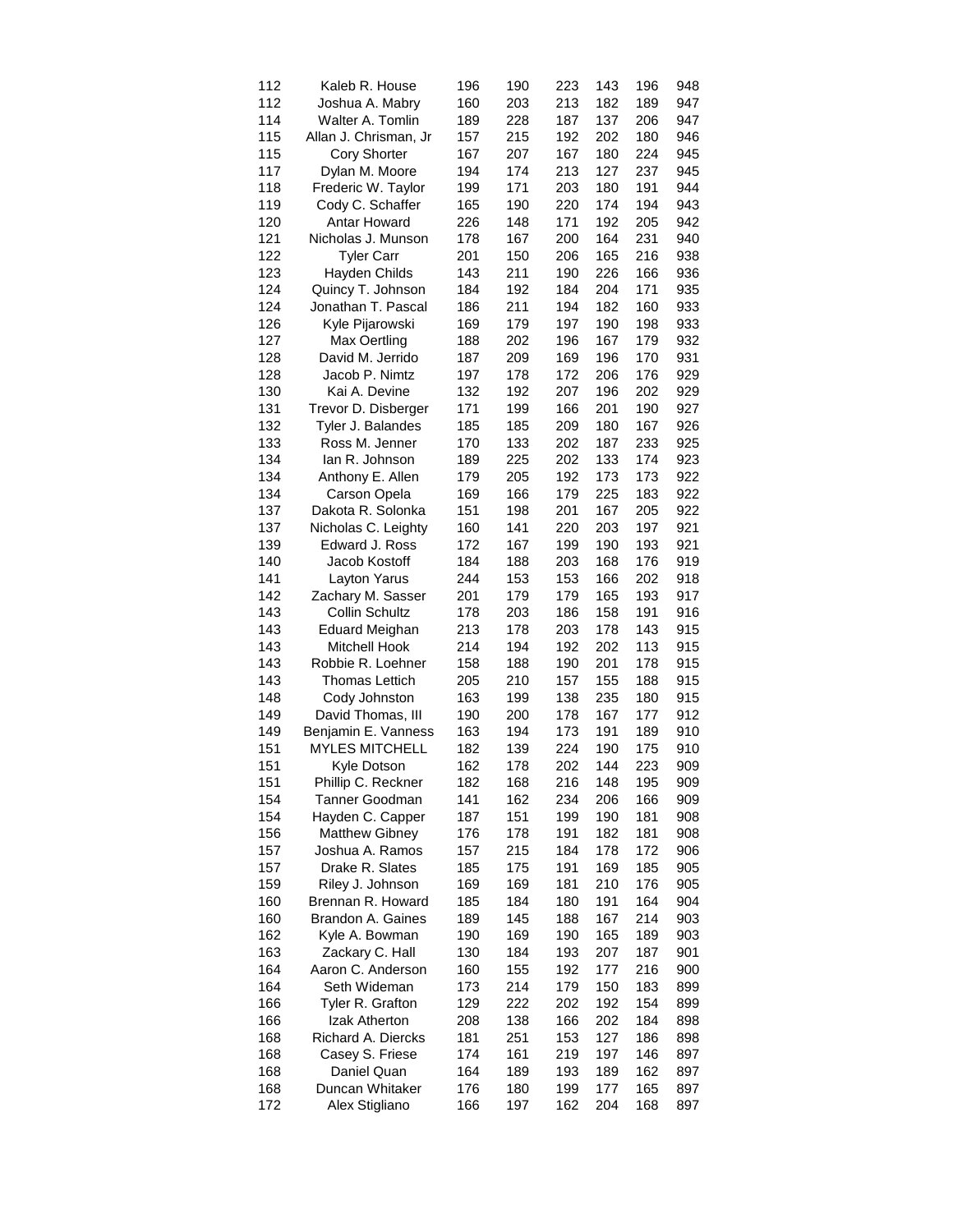| 173 | Scott A. Spause         | 182 | 169 | 121 | 189 | 235        | 896 |
|-----|-------------------------|-----|-----|-----|-----|------------|-----|
| 174 | Jonathan T. Kleer       | 196 | 142 | 186 | 213 | 158        | 895 |
| 174 | Joshua Morin            | 155 | 172 | 190 | 178 | 199        | 894 |
| 176 | Trevor Amir             | 222 | 160 | 184 | 172 | 156        | 894 |
| 177 | Jonathan C. Harnish     | 144 | 210 | 214 | 179 | 146        | 893 |
| 178 | Jeffery Isaacs          | 178 | 218 | 156 | 182 | 158        | 892 |
| 178 | David Winters           | 188 | 203 | 167 | 164 | 169        | 891 |
| 180 | Jon E. Langevin         | 183 | 188 | 190 | 190 | 140        | 891 |
| 181 | Nathan Pembrook         | 203 | 178 | 160 | 180 | 169        | 890 |
| 181 | Gunther P. Grinde       | 145 | 170 | 188 | 195 | 191        | 889 |
| 181 | Joshua B. Connors       | 163 | 181 | 183 | 180 | 182        | 889 |
| 184 | Terrance S. Stacye      | 164 | 195 | 139 | 202 | 189        | 889 |
| 184 | Douglas J. Stump        | 184 | 172 | 210 | 152 | 169        | 887 |
| 186 | Michael D. Alfers       | 139 | 174 | 213 | 189 | 172        | 887 |
|     |                         |     |     | 142 |     |            |     |
| 186 | <b>Bradley Solomon</b>  | 207 | 213 |     | 170 | 153<br>164 | 885 |
| 188 | Justus M. Lewis         | 194 | 167 | 152 | 208 |            | 885 |
| 188 | Philip Weyl             | 159 | 177 | 204 | 183 | 161        | 884 |
| 190 | <b>Michael Gredler</b>  | 174 | 197 | 222 | 177 | 114        | 884 |
| 190 | Jacob A. Balser         | 197 | 155 | 225 | 151 | 155        | 883 |
| 192 | Peyton Lee              | 150 | 168 | 225 | 157 | 183        | 883 |
| 192 | Francis J. Vitelli      | 160 | 224 | 132 | 183 | 180        | 879 |
| 194 | Jordan Dawkins          | 159 | 167 | 155 | 178 | 220        | 879 |
| 194 | Luca G. Connor          | 196 | 173 | 213 | 133 | 163        | 878 |
| 194 | Sean L. Getchell        | 157 | 187 | 151 | 194 | 189        | 878 |
| 197 | Zachary R. Cook         | 173 | 175 | 169 | 167 | 194        | 878 |
| 197 | Christopher A. Myers    | 203 | 160 | 183 | 175 | 156        | 877 |
| 199 | Samuel E. Moss          | 152 | 213 | 174 | 143 | 195        | 877 |
| 199 | Adrian T. Willoughby    | 184 | 168 | 159 | 186 | 178        | 875 |
| 201 | <b>Carlos Gonzales</b>  | 190 | 185 | 145 | 176 | 179        | 875 |
| 202 | Ty S. Peterson          | 146 | 155 | 188 | 196 | 189        | 874 |
| 203 | Joshua W. Hoffer        | 158 | 174 | 172 | 176 | 193        | 873 |
| 204 | Michael D. Smith        | 146 | 151 | 177 | 196 | 202        | 872 |
| 204 | Keegan Baatz            | 199 | 134 | 176 | 172 | 190        | 871 |
| 206 | Nick P. Agnew           | 145 | 157 | 219 | 159 | 191        | 871 |
| 206 | Alex R. Denton          | 173 | 163 | 150 | 205 | 178        | 869 |
| 208 | Dylan R. Johnson        | 186 | 154 | 178 | 181 | 170        | 869 |
| 209 | Kade R. Metzka          | 180 | 197 | 199 | 130 | 162        | 868 |
| 210 | Tyler J. Dejonge        | 185 | 162 | 193 | 144 | 183        | 867 |
| 211 | Alex Jimenez            | 145 | 169 | 197 | 151 | 204        | 866 |
| 212 | Zachary M. Lyall        | 136 | 179 | 234 | 175 | 140        | 864 |
| 213 | Joshua Johnson          | 221 | 172 | 193 | 138 | 139        | 863 |
| 213 | Adam D. Zimmerman       | 141 | 197 | 169 | 156 | 199        | 862 |
| 213 | Connor D. Kottke        | 148 | 216 | 136 | 212 | 150        | 862 |
| 216 | Jordan D. Chavez        | 158 | 144 | 179 | 188 | 193        | 862 |
| 216 | Logan R. Dalbol         | 136 | 175 | 222 | 191 | 136        | 860 |
| 218 | Nicholas A. Johnson     | 169 | 171 | 147 | 170 | 203        | 860 |
| 218 | Cale J. Palmer          | 165 | 149 | 179 | 186 | 180        | 859 |
| 220 | Zachary J. Buchholz     | 164 | 176 | 165 | 195 | 159        | 859 |
| 220 | Casey Mitchell          | 192 | 201 | 149 | 159 | 157        | 858 |
| 220 | Christopher E. Goulette | 169 | 164 | 149 | 213 | 163        | 858 |
| 223 | Ty Resendez             | 154 | 172 | 167 | 192 | 173        | 858 |
| 224 | Evan J. Place           | 123 | 175 | 145 | 177 | 237        | 857 |
| 224 | Jonathan Guash          | 170 | 179 | 192 | 158 | 157        | 856 |
| 226 | <b>Garrett Wolf</b>     | 176 | 165 | 244 | 145 | 126        | 856 |
| 227 | Ethan B. Griffin        | 147 | 162 | 178 | 234 | 132        | 853 |
|     | Logan S. Hartman        |     | 140 |     | 187 |            |     |
| 228 |                         | 199 |     | 160 |     | 166        | 852 |
| 228 | Dakota Dudley           | 155 | 133 | 216 | 166 | 180        | 850 |
| 230 | Paul J. Jurkovic        | 167 | 191 | 154 | 180 | 158        | 850 |
| 230 | Ethan J. Laverty        | 212 | 127 | 166 | 178 | 166        | 849 |
| 232 | Jared D. Durant         | 157 | 179 | 179 | 192 | 142        | 849 |
| 233 | Mitchell E. Hehn        | 128 | 195 | 140 | 183 | 202        | 848 |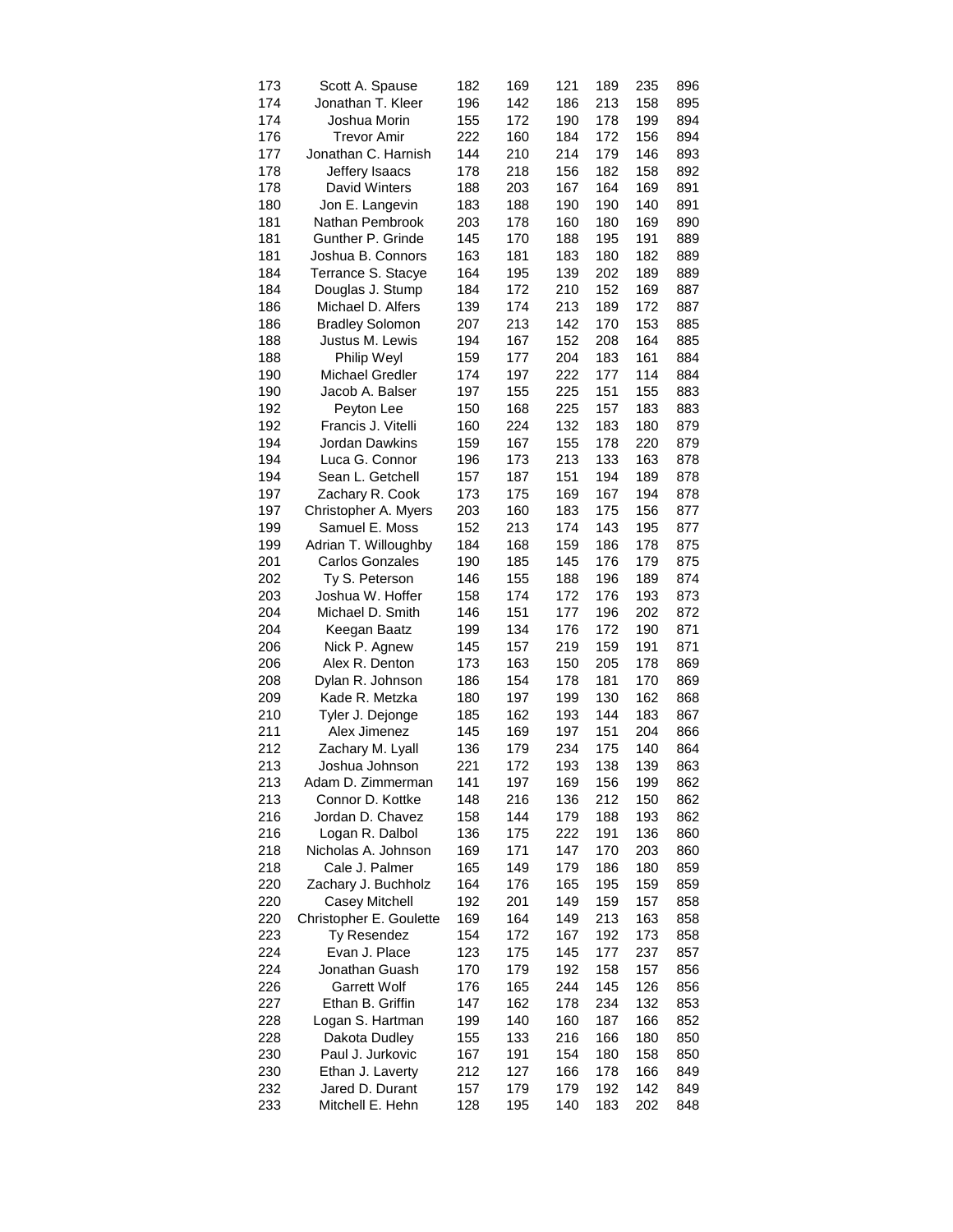| 234 | Cameron L. Walker         | 176 | 175 | 187 | 147 | 162 | 847 |
|-----|---------------------------|-----|-----|-----|-----|-----|-----|
| 234 | Noah Briceno              | 174 | 146 | 180 | 144 | 201 | 845 |
| 236 | <b>Vincent Pontecorvo</b> | 194 | 150 | 146 | 149 | 206 | 845 |
| 236 | <b>Billy Schroeder</b>    | 183 | 174 | 174 | 178 | 135 | 844 |
| 236 | Joshua W. Fearing         | 198 | 157 | 172 | 166 | 151 | 844 |
| 239 | Shaun A. DesRocher        | 167 | 154 | 162 | 181 | 180 | 844 |
| 240 | <b>Addison Coffey</b>     | 139 | 174 | 225 | 162 | 141 | 841 |
| 240 | Christian B. Melman       | 160 | 155 | 209 | 157 | 158 | 839 |
| 242 | Zyavonta X. Blackburn     | 198 | 155 | 178 | 144 | 164 | 839 |
| 242 | Devyn T. Humphress        | 182 | 180 | 121 | 164 | 191 | 838 |
| 244 | Richard K. Allison, Jr    | 154 | 165 | 174 | 142 | 203 | 838 |
| 245 | Joseph Alvord             | 147 | 153 | 176 | 176 | 185 | 837 |
| 246 | Ronald F. Perez           | 138 | 164 | 191 | 153 | 190 | 836 |
| 246 | Elijah W. Buck            | 164 | 150 | 171 | 170 | 176 | 831 |
| 248 | Trevor Johnson            |     |     |     | 114 |     | 831 |
|     |                           | 202 | 159 | 156 |     | 200 |     |
| 249 | Brian A. Edwards          | 170 | 178 | 171 | 152 | 159 | 830 |
| 250 | Andrew J. Wardrup         | 160 | 190 | 152 | 177 | 149 | 828 |
| 251 | William W. Penny lii      | 138 | 147 | 224 | 169 | 149 | 827 |
| 251 | Devon J. Covert           | 132 | 166 | 214 | 176 | 137 | 825 |
| 253 | Nicholas E. Hicks         | 180 | 202 | 173 | 149 | 121 | 825 |
| 253 | <b>Brady Omo</b>          | 186 | 174 | 128 | 139 | 197 | 824 |
| 255 | Callen E. McDonell        | 174 | 173 | 147 | 141 | 189 | 824 |
| 256 | Christian Baitinger       | 152 | 200 | 158 | 178 | 135 | 823 |
| 256 | Caleb A. Mcnutt           | 188 | 138 | 168 | 149 | 177 | 820 |
| 258 | <b>Tommy Markiewicz</b>   | 146 | 142 | 189 | 156 | 187 | 820 |
| 259 | <b>Isaac Richardson</b>   | 149 | 175 | 170 | 151 | 172 | 817 |
| 260 | Anthony (Aj) Sherinian    | 154 | 177 | 156 | 170 | 159 | 816 |
| 260 | Jonathan T. Davis         | 137 | 141 | 192 | 154 | 190 | 814 |
| 262 | Joshua Welch              | 149 | 164 | 165 | 198 | 138 | 814 |
| 263 | Zachary N. Chernouski     | 166 | 195 | 183 | 142 | 127 | 813 |
| 264 | James Fitzgerald          | 170 | 159 | 169 | 172 | 142 | 812 |
| 265 | Jacob A. Bassell          | 113 | 178 | 170 | 151 | 199 | 811 |
| 266 | Ronald U. Williams        | 156 | 179 | 133 | 183 | 159 | 810 |
| 267 | Matthew D. Schick         | 137 | 180 | 158 | 158 | 174 | 807 |
| 268 | James M. Scherer          | 198 | 148 | 171 | 155 | 134 | 806 |
| 269 | Bryan J. Bir              | 157 | 167 | 125 | 173 | 181 | 803 |
| 269 | Cody S. Rogers            | 138 | 122 | 164 | 169 | 208 | 801 |
| 271 | <b>Hunter Fugate</b>      | 153 | 169 | 143 | 194 | 142 | 801 |
| 271 | Camden J. Sublett         | 171 | 147 | 147 | 171 | 161 | 797 |
| 273 | Christopher D. Wilson     | 150 | 169 | 159 | 157 | 162 | 797 |
| 273 | <b>Bart Snyder</b>        | 135 | 159 | 84  | 199 | 217 | 794 |
| 275 | Chase R. Stout            | 131 | 148 | 157 | 181 | 177 | 794 |
|     |                           |     |     |     |     |     |     |
| 276 | John D. Medvec, III       | 148 | 165 | 152 | 204 | 123 | 792 |
| 277 | Scott M. Vedros           | 125 | 168 | 202 | 142 | 149 | 786 |
| 278 | William E. Oertling       | 158 | 152 | 157 | 152 | 166 | 785 |
| 279 | Kyler J. Gerl             | 180 | 169 | 123 | 170 | 140 | 782 |
| 280 | Cory T. Matthews          | 124 | 140 | 184 | 197 | 136 | 781 |
| 281 | Matthew Tremain           | 169 | 157 | 94  | 175 | 182 | 777 |
| 282 | Nick E. Stein             | 215 | 120 | 136 | 159 | 144 | 774 |
| 282 | Jonah B. Drush            | 181 | 140 | 169 | 134 | 148 | 772 |
| 284 | Zachary R. Lessard        | 182 | 170 | 145 | 157 | 118 | 772 |
| 285 | Jacob Harnish             | 181 | 115 | 147 | 157 | 169 | 769 |
| 286 | Justin A. Bushor          | 124 | 176 | 165 | 157 | 143 | 765 |
| 287 | Alex D. Pierce            | 129 | 151 | 176 | 180 | 126 | 762 |
| 288 | Michael E. Taber          | 157 | 134 | 174 | 142 | 151 | 758 |
| 289 | Nicholas V. Behrens       | 180 | 129 | 146 | 166 | 136 | 757 |
| 290 | Jeffery (jay) Oliver      | 139 | 168 | 173 | 101 | 165 | 746 |
| 291 | <b>Justin Demartin</b>    | 154 | 133 | 151 | 156 | 149 | 743 |
| 292 | Gavin Stutz               | 135 | 163 | 137 | 125 | 175 | 735 |
| 293 | Jacob G. Dubuc            | 149 | 154 | 129 | 132 | 150 | 714 |
| 294 | Tim Wengenack             | 112 | 136 | 152 | 109 | 191 | 700 |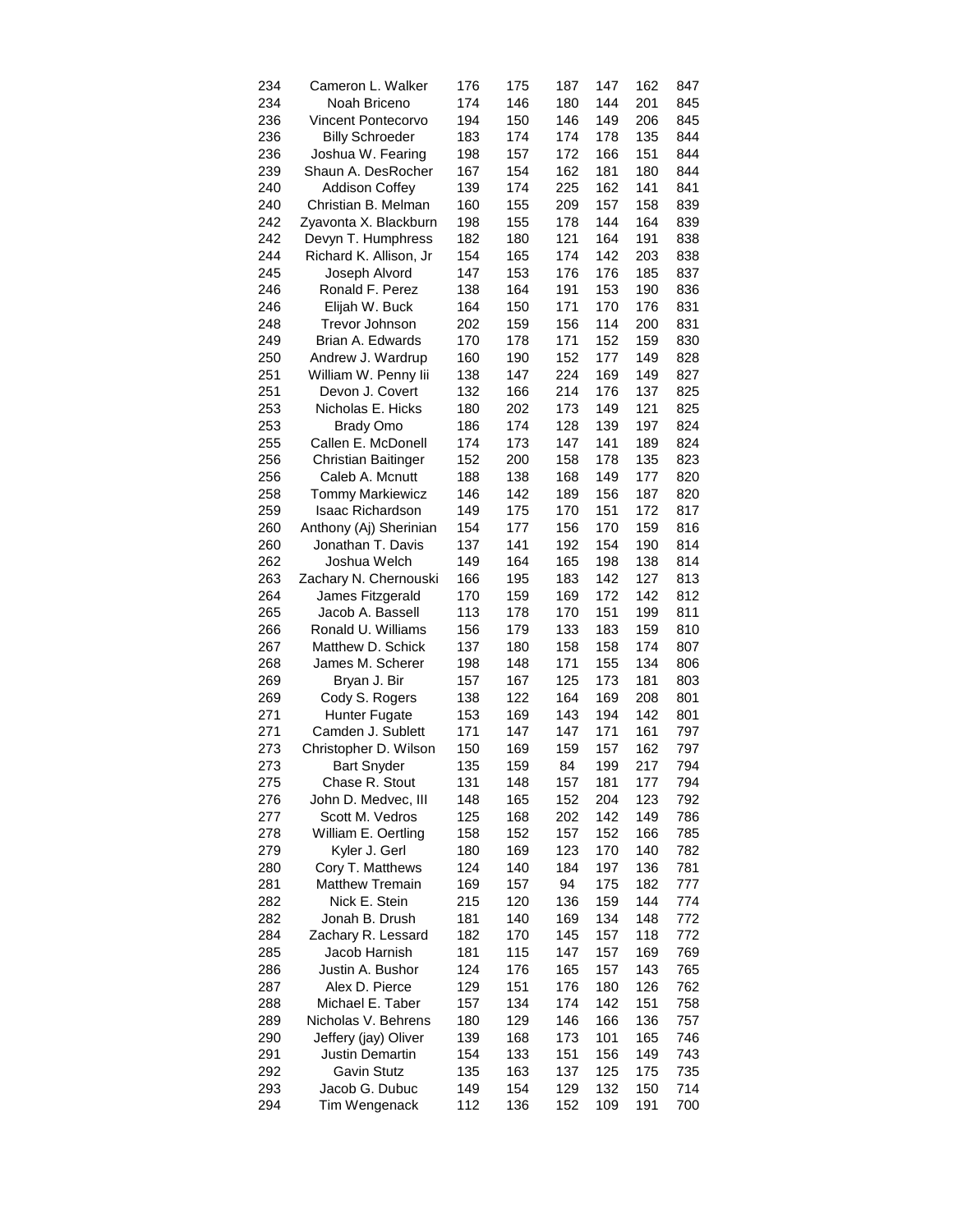| 295 | Jared M. Hurn         | 122 | 131 | 135 | 172 | 139 | 699 |
|-----|-----------------------|-----|-----|-----|-----|-----|-----|
| 296 | Cameron Atherton      | 99  | 156 | 170 | 133 | 138 | 696 |
| 297 | Nathan E. Boothby     | 139 | 128 | 108 | 115 | 144 | 634 |
| 298 | Andrew D. Brabant     | 230 | 171 | 123 | 0   | 0   | 524 |
| 298 | Alex M. Fleetwood     | 0   | 0   | 0   | 0   | 0   |     |
| 298 | Austin R. Bull        |     | 0   | 0   | O   | O   |     |
| 298 | David B. Daniels      | O   | O   | 0   | U   | U   |     |
| 298 | Christopher M. Grimes | O   | O   | 0   | O   | O   |     |
| 298 | Dylan C. Pyrtle       | O   | O   | O   | O   | O   |     |
| 298 | Jacob D. Boris        |     | U   | 0   | U   | ŋ   |     |
| 298 | Jake C. Place         | ŋ   | O   | 0   | O   | O   |     |
| 298 | Keaton I. Green       | O   | O   | 0   | O   | O   |     |
| 298 | Ryan Liederbach       |     | U   | 0   | U   | U   |     |
| 298 | William R. Kaso       |     |     |     |     |     |     |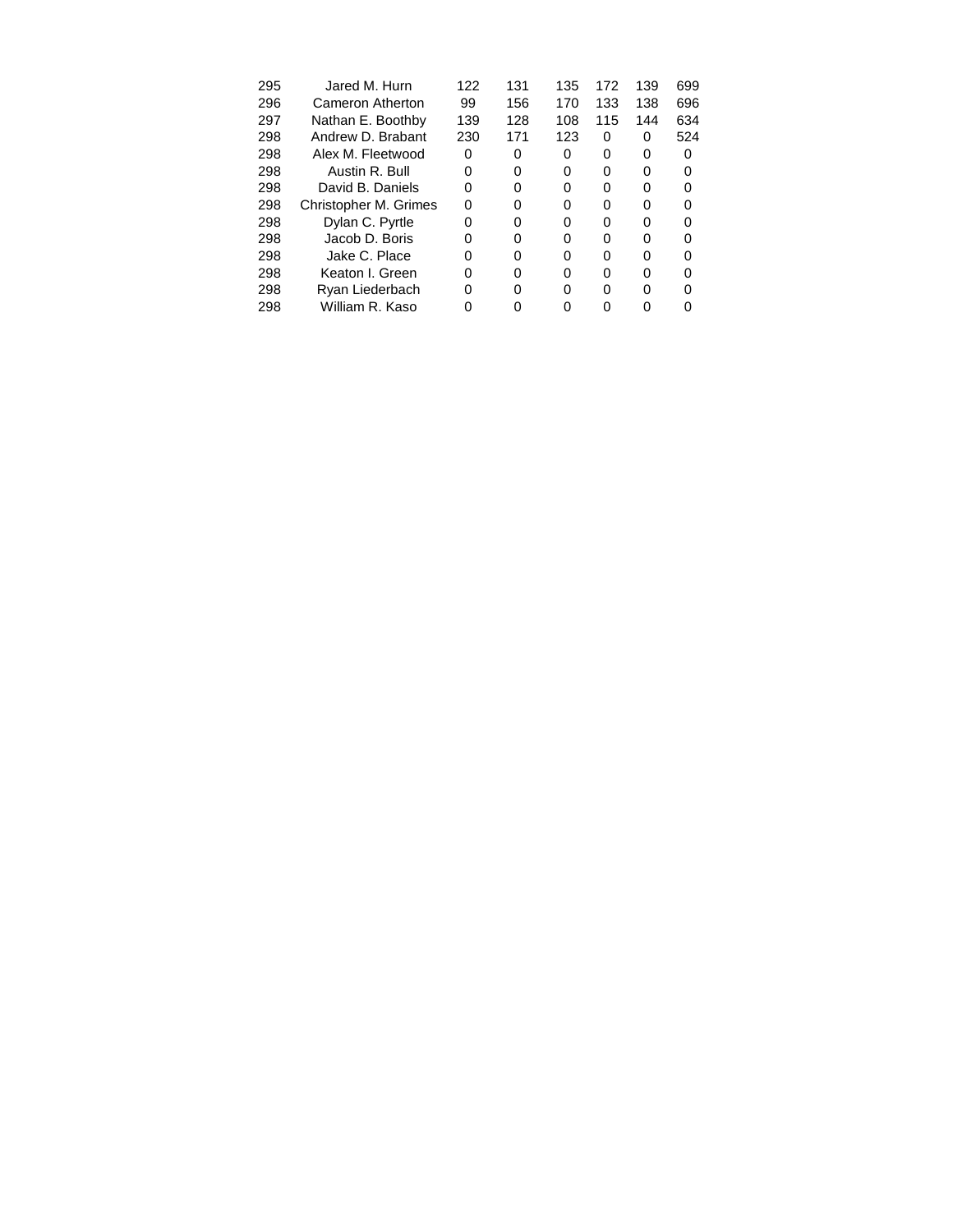### **Official Standings - U20G Junior Gold Qualifier - Top 37 Advance to 2017 Junior Gold July 23-24, 2016 - Indianapolis, IN**

| Rank             | <b>Bowler</b>           | Gm 1 | Gm <sub>2</sub> |     |     | Gm 3 Gm 4 Gm 5 Total |      |
|------------------|-------------------------|------|-----------------|-----|-----|----------------------|------|
| 1                | Rebecca L. Dodson       | 189  | 235             | 299 | 232 | 192                  | 1147 |
| $\boldsymbol{2}$ | Brooke Bryan            | 153  | 155             | 229 | 266 | 248                  | 1051 |
| 3                | <b>Britaney Myers</b>   | 192  | 165             | 194 | 223 | 273                  | 1047 |
| 4                | Chloe Skurzynski        | 233  | 143             | 223 | 155 | 268                  | 1022 |
| 5                | Jenna K. Williams       | 165  | 182             | 214 | 245 | 212                  | 1018 |
| 6                | Lauren M. Piotrowski    | 200  | 180             | 232 | 206 | 199                  | 1017 |
| $\overline{7}$   | Adel C. Wahner          | 190  | 299             | 156 | 187 | 184                  | 1016 |
| 8                | Cayla Davidson          | 180  | 171             | 192 | 228 | 243                  | 1014 |
| 9                | Hayley M. Connelly      | 201  | 169             | 212 | 151 | 280                  | 1013 |
| 10               | Arianna C. Campbell     | 243  | 229             | 169 | 216 | 153                  | 1010 |
| 11               | Keondra J. Eaton        | 236  | 201             | 246 | 163 | 162                  | 1008 |
| 12               | <b>Brooke Woodard</b>   | 178  | 166             | 179 | 211 | 257                  | 991  |
| 13               | Angel N. West           | 167  | 211             | 208 | 178 | 219                  | 983  |
| 14               | Kelsi Anderson          | 192  | 211             | 212 | 168 | 199                  | 982  |
| 15               | Jalesa A. Johnson       | 182  | 192             | 217 | 200 | 190                  | 981  |
| 16               | Natalie A. Koprowitz    | 218  | 214             | 180 | 203 | 164                  | 979  |
| 17               | <b>Britney Grey</b>     | 187  | 256             | 193 | 151 | 190                  | 977  |
| 18               | Eryn E. Ellis           | 247  | 164             | 185 | 190 | 190                  | 976  |
| 19               | Katlyn Newberry         | 205  | 209             | 157 | 203 | 200                  | 974  |
| 20               | Dakota S. Stutz         | 190  | 191             | 226 | 181 | 181                  | 969  |
| 21               | Michaela Kelly          | 221  | 186             | 168 | 204 | 189                  | 968  |
| 22               | Makenzie A. Bowman      | 179  | 152             | 180 | 246 | 210                  | 967  |
| 23               | Kalia Patterson         | 181  | 243             | 199 | 167 | 176                  | 966  |
| 23               | Tatum M. Ruffalo        | 212  | 187             | 184 | 212 | 171                  | 966  |
| 25               | Allison N. Wells        | 167  | 195             | 188 | 203 | 212                  | 965  |
| 25               | Sabrina J. Fautheree    | 182  | 187             | 207 | 214 | 175                  | 965  |
| 27               | Rachel F. Bamford       | 184  | 174             | 191 | 193 | 222                  | 964  |
| 28               | Amanda Tarlos           | 167  | 202             | 152 | 205 | 233                  | 959  |
| 28               | Krysta R. Peirce        | 216  | 167             | 213 | 186 | 177                  | 959  |
| 30               | Ashley L. Santos        | 207  | 172             | 170 | 213 | 193                  | 955  |
| 30               | <b>Whitney Laritson</b> | 214  | 183             | 171 | 188 | 199                  | 955  |
| 32               | Sabrina M. Nicholson    | 233  | 194             | 223 | 108 | 189                  | 947  |
| 33               | Savannah Gerou          | 175  | 196             | 190 | 181 | 202                  | 944  |
| 34               | Hanna Duver             | 153  | 168             | 227 | 181 | 212                  | 941  |
| 35               | Julia M. De Angelis     | 167  | 179             | 223 | 158 | 211                  | 938  |
| 36               | Rayissa C. Amon         | 161  | 186             | 203 | 193 | 194                  | 937  |
| 37               | <b>Heather Erdei</b>    | 201  | 191             | 175 | 190 | 179                  | 936  |
| 38               | <b>Crystal Elliott</b>  | 200  | 176             | 163 | 214 | 181                  | 934  |
| 39               | Kelsey C. Edwards       | 188  | 162             | 199 | 192 | 189                  | 930  |
| 39               | Amaree E. Durfee        | 152  | 246             | 168 | 196 | 168                  | 930  |
| 41               | Brianna M. Erdmann      | 217  | 164             | 170 | 179 | 199                  | 929  |
| 42               | Nicolette Mendez        | 191  | 195             | 211 | 143 | 187                  | 927  |
| 43               | Jessica A. Howell       | 133  | 172             | 221 | 187 | 213                  | 926  |
| 44               | Angelica S. Anthony     | 173  | 193             | 173 | 193 | 193                  | 925  |
| 44               | Hannah Hatala           | 191  | 181             | 164 | 211 | 178                  | 925  |
| 44               | Jennifer Bisogno        | 229  | 157             | 153 | 176 | 210                  | 925  |
| 47               | <b>Skylar McGarrity</b> | 206  | 221             | 178 | 126 | 193                  | 924  |
| 48               | Brigitte A. Jacobs      | 204  | 150             | 209 | 193 | 167                  | 923  |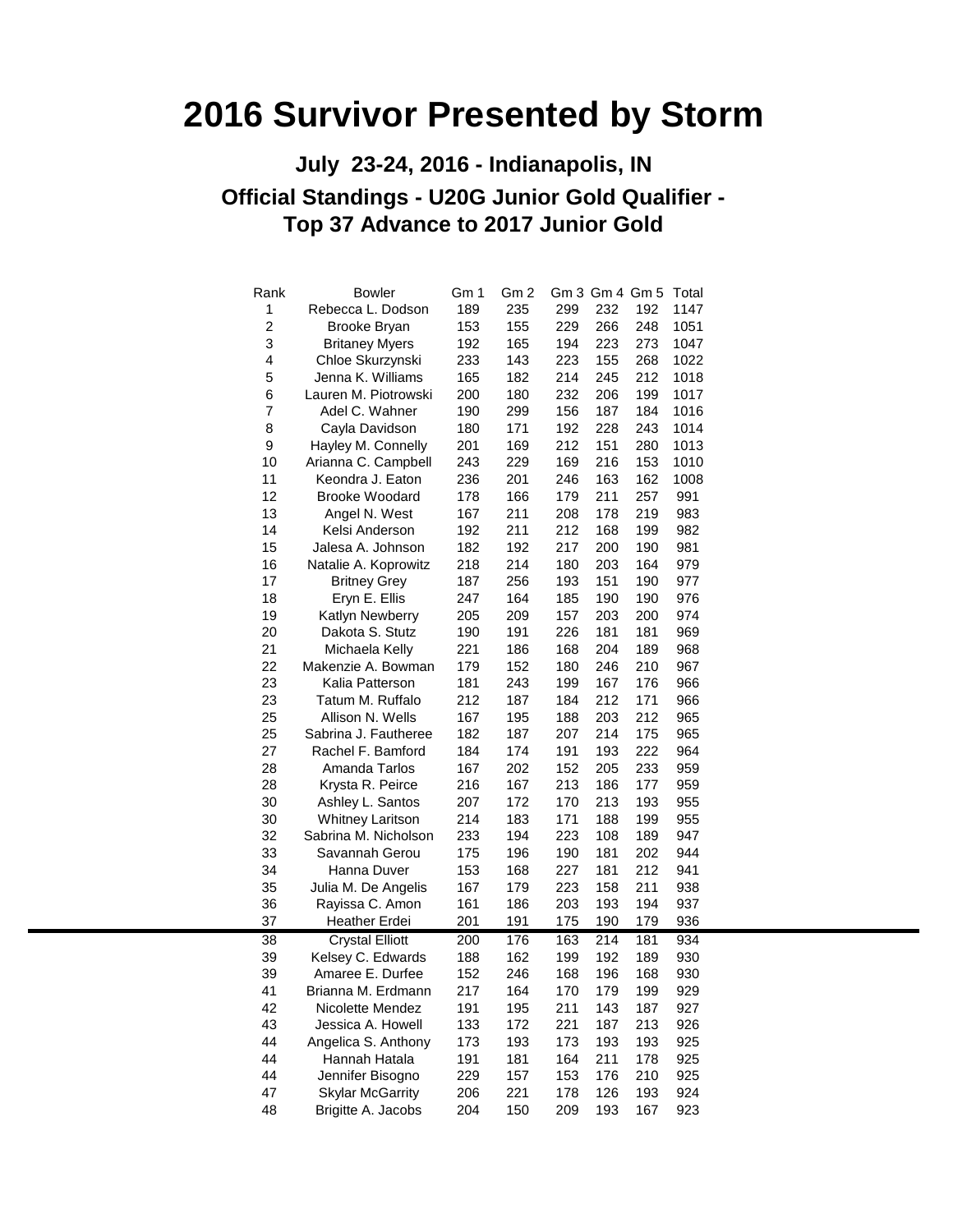| 49  | McKenna T. Collier        | 180 | 185 | 145 | 220 | 192 | 922 |
|-----|---------------------------|-----|-----|-----|-----|-----|-----|
| 50  | Andrea M. Sykes           | 174 | 175 | 194 | 169 | 209 | 921 |
| 51  | Paytynn A. Kuhns          | 149 | 205 | 199 | 164 | 201 | 918 |
| 52  | Hannah R. Yelk            | 157 | 212 | 172 | 192 | 181 | 914 |
| 52  | Tabitha M. Debat          | 157 | 212 | 168 | 232 | 145 | 914 |
| 54  | Rachel M. Clifton         | 180 | 191 | 169 | 204 | 169 | 913 |
| 55  | Brittany-Ann N. O'Connell | 179 | 196 | 164 | 193 | 180 | 912 |
| 55  | Kaylee B. Joseph          | 162 | 184 | 186 | 205 | 175 | 912 |
| 57  | Mylee A. McCracken        | 173 | 170 | 189 | 168 | 210 | 910 |
| 57  | Nicole Vary               | 181 | 171 | 178 | 189 | 191 | 910 |
| 59  | Dakota I. Evans           | 181 | 154 | 215 | 172 | 186 | 908 |
| 59  | Heather S. Duncan         | 148 | 215 | 156 | 187 | 202 | 908 |
| 61  | <b>Haley Groat</b>        | 127 | 203 | 218 | 178 | 181 | 907 |
| 62  | Emilie I. Passanante      | 185 | 187 | 177 | 201 | 156 | 906 |
| 63  |                           | 171 | 176 | 177 | 178 | 203 | 905 |
|     | Keri M. Ladigo            |     |     |     |     |     |     |
| 64  | Danika M. Hickey          | 180 | 208 | 181 | 152 | 182 | 903 |
| 65  | Chelsea Nakaoka           | 185 | 197 | 159 | 179 | 179 | 899 |
| 66  | Becca A. King             | 146 | 234 | 161 | 202 | 155 | 898 |
| 66  | Deanna T. Hopkins         | 225 | 171 | 178 | 155 | 169 | 898 |
| 68  | Megan Paul                | 152 | 180 | 176 | 192 | 195 | 895 |
| 69  | Amanda K. Balas           | 162 | 171 | 205 | 203 | 152 | 893 |
| 70  | Macailin Rodriguez        | 193 | 166 | 174 | 189 | 170 | 892 |
| 70  | Mikayla N. Cummings       | 163 | 149 | 201 | 170 | 209 | 892 |
| 72  | <b>Bethany Noel</b>       | 148 | 180 | 159 | 192 | 212 | 891 |
| 72  | Christin A. Cole          | 152 | 202 | 194 | 166 | 177 | 891 |
| 72  | Jenna R. Roark            | 175 | 139 | 193 | 181 | 203 | 891 |
| 72  | Jennifer C. Zich          | 146 | 235 | 149 | 144 | 217 | 891 |
| 76  | Amelia R. Kiefer          | 169 | 159 | 232 | 180 | 150 | 890 |
| 77  | Brooklynn M. Schutz       | 192 | 181 | 184 | 157 | 171 | 885 |
| 77  | Makayla R. Lancioni       | 154 | 166 | 220 | 166 | 179 | 885 |
| 77  | Olivia R. Komorowski      | 182 | 185 | 133 | 172 | 213 | 885 |
| 81  | Keagan Trexler            | 200 | 175 | 194 | 177 | 138 | 884 |
| 82  | Cristina E. Scheuerman    | 199 | 139 | 166 | 205 | 174 | 883 |
| 82  | <b>Bailee Chapman</b>     | 148 | 192 | 223 | 180 | 139 | 882 |
| 84  | Olivia A. Hoeksema        | 186 | 166 | 165 | 189 | 176 | 882 |
| 85  | <b>Brooke Roberts</b>     | 199 | 147 | 188 | 191 | 155 | 880 |
| 85  | Alexis S. Stein           | 132 | 215 | 199 | 165 | 168 | 879 |
| 87  | Amanda L. Scharf          | 163 | 148 | 201 | 169 | 198 | 879 |
| 88  |                           |     | 154 | 149 |     |     |     |
|     | Cayla M. Hicks            | 166 |     |     | 220 | 183 | 872 |
| 89  | Hannah N. Middaugh        | 157 | 182 | 177 | 184 | 169 | 869 |
| 90  | Abigail R. Rost           | 198 | 175 | 182 | 202 | 111 | 868 |
| 90  | Dana L. Brandt            | 197 | 182 | 146 | 158 | 184 | 867 |
| 92  | Sarah Watts               | 151 | 171 | 173 | 188 | 184 | 867 |
| 92  | Joanne D. Savage          | 162 | 191 | 146 | 221 | 146 | 866 |
| 94  | <b>Rachel McCandless</b>  | 170 | 192 | 171 | 195 | 138 | 866 |
| 94  | Aitana R. Sloniker        | 148 | 176 | 178 | 203 | 160 | 865 |
| 96  | Megan Metz                | 212 | 172 | 170 | 116 | 195 | 865 |
| 96  | Faith N. Hall             | 165 | 182 | 193 | 171 | 149 | 860 |
| 98  | Kayla L. Berry            | 156 | 207 | 161 | 175 | 161 | 860 |
| 98  | Destiny S. Truly          | 159 | 181 | 139 | 201 | 179 | 859 |
| 100 | <b>Emily Schrader</b>     | 171 | 157 | 167 | 172 | 192 | 859 |
| 100 | Rachel C. Strogin         | 194 | 191 | 140 | 145 | 187 | 857 |
| 102 | Samantha L. Gainor        | 159 | 213 | 179 | 161 | 145 | 857 |
| 103 | Summer Salak              | 147 | 146 | 182 | 169 | 211 | 855 |
| 104 | Mirandah L. Boyd          | 144 | 198 | 172 | 171 | 168 | 853 |
| 105 | Caley M. Vogt             | 179 | 149 | 181 | 211 | 131 | 851 |
| 106 | Abigail J. Moeller        | 155 | 168 | 177 | 180 | 170 | 850 |
| 106 | Ashley J. Salzman         | 165 | 160 | 157 | 185 | 182 | 849 |
| 106 | Jenna Mendez              | 174 | 184 | 173 | 150 | 168 | 849 |
| 109 | Mc Kenzie L. Collier      | 205 | 147 | 155 | 157 | 185 | 849 |
| 110 | Brooklynn J. Layfield     | 179 | 189 | 187 | 149 | 144 | 848 |
|     |                           |     |     |     |     |     |     |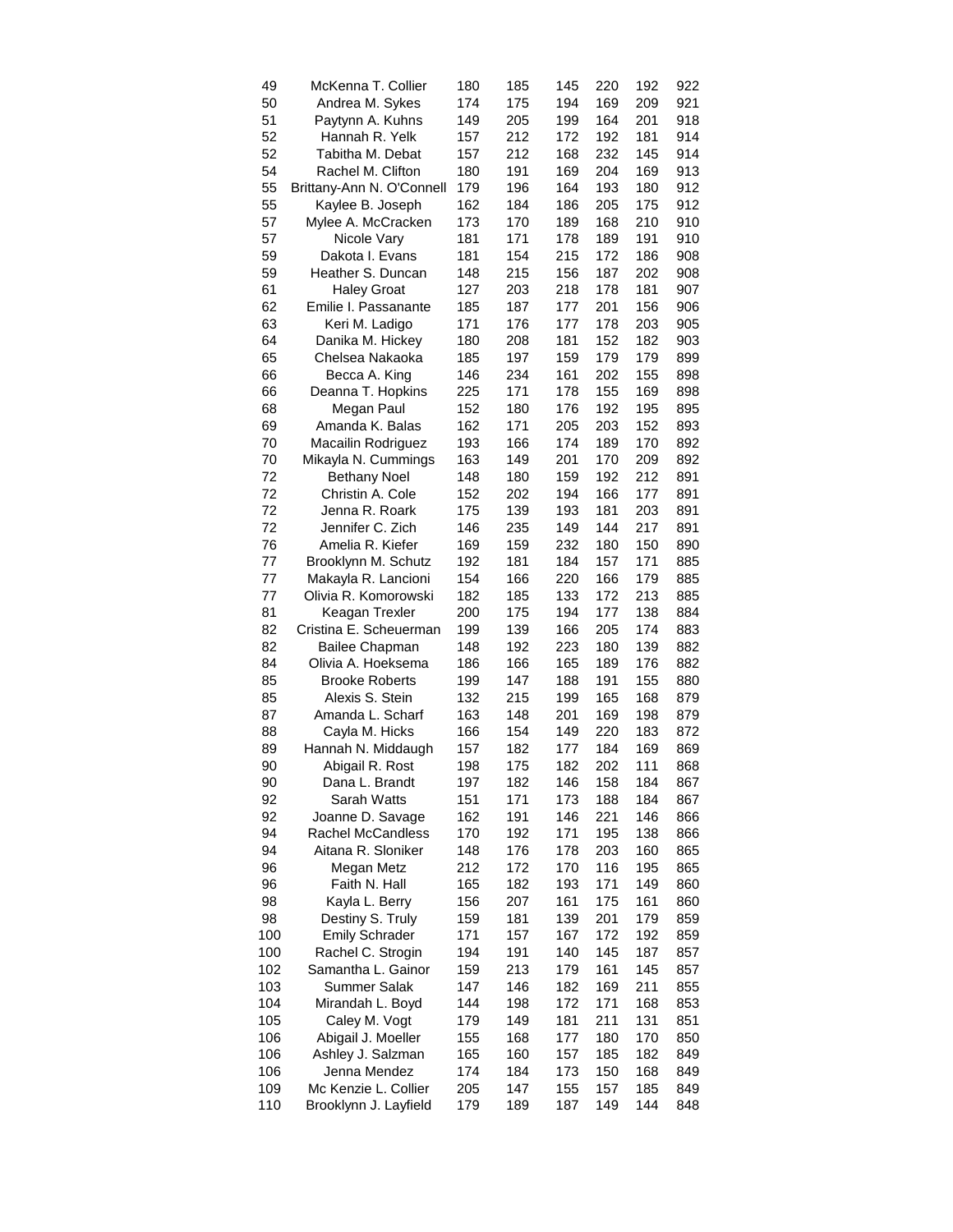| 111 | Reagan N. Lorey             | 174 | 170 | 163 | 134 | 206 | 847 |
|-----|-----------------------------|-----|-----|-----|-----|-----|-----|
| 111 | Lauren A. Potechin          | 120 | 166 | 150 | 223 | 186 | 845 |
| 111 | Montana Meyer               | 187 | 187 | 157 | 123 | 191 | 845 |
| 114 | Nichole K. Lewis            | 166 | 169 | 162 | 174 | 174 | 845 |
| 114 | Alesya J. Denton            | 164 | 162 | 168 | 181 | 168 | 843 |
| 116 | Nicole L. Taylor            | 148 | 148 | 180 | 138 | 229 | 843 |
| 117 | Sarah Gerken                | 169 | 245 | 162 | 172 | 94  | 842 |
| 117 | Jenna M. Henderson          | 163 | 168 | 166 | 155 | 189 | 841 |
| 119 | Katey A. Comstock           | 179 | 175 | 205 | 170 | 112 | 841 |
| 120 | Madisyn Hansen              | 143 | 172 | 149 | 201 | 175 | 840 |
| 120 | Cassidy A. Macintosh        | 192 | 165 | 153 | 167 | 162 | 839 |
| 122 | Haley S. Walther            | 172 | 191 | 166 | 136 | 174 | 839 |
| 123 | Sierra R. Johnson           | 155 | 185 | 144 | 148 | 206 | 838 |
| 124 | J'dee G. Sandin             | 144 | 185 | 165 | 142 | 200 | 836 |
|     |                             |     |     |     |     |     |     |
| 125 | Haley B. Solberg            | 150 | 160 | 173 | 159 | 192 | 834 |
| 125 | <b>Brittney R. Schnicke</b> | 176 | 164 | 196 | 147 | 150 | 833 |
| 127 | Kayla C. Lamar              | 138 | 194 | 141 | 182 | 178 | 833 |
| 127 | Harley J. Romedy            | 166 | 156 | 155 | 192 | 162 | 831 |
| 129 | Megan Mcwhirter             | 179 | 161 | 151 | 164 | 176 | 831 |
| 130 | Emma Koch                   | 136 | 167 | 177 | 185 | 159 | 824 |
| 131 | Ryan Nielsen                | 193 | 174 | 180 | 114 | 159 | 820 |
| 132 | Sydney R. Horton            | 142 | 175 | 164 | 190 | 147 | 818 |
| 132 | Samantha L. Holbrook        | 145 | 182 | 190 | 107 | 193 | 817 |
| 134 | Sarah Wiseman               | 137 | 166 | 183 | 158 | 173 | 817 |
| 135 | Haley N. Young              | 173 | 182 | 153 | 155 | 153 | 816 |
| 136 | Karina L. Brown             | 128 | 137 | 165 | 185 | 199 | 814 |
| 137 | Josie Knight                | 149 | 204 | 148 | 159 | 153 | 813 |
| 138 | <b>Jacklyn Peters</b>       | 162 | 169 | 180 | 151 | 155 | 811 |
| 139 | xandrah L. Gagne-Robert     | 180 | 146 | 168 | 161 | 155 | 810 |
| 140 | Brittany A. Schwartz        | 153 | 167 | 159 | 150 | 180 | 809 |
| 141 | Tiera J. Gulum              | 127 | 181 | 184 | 180 | 136 | 808 |
| 141 | Angela M. Leap              | 169 | 139 | 177 | 151 | 171 | 807 |
| 143 | Renee Seebacher             | 170 | 124 | 188 | 135 | 190 | 807 |
| 144 | Anissa J. Martin            | 161 | 166 | 142 | 201 | 136 | 806 |
| 145 | Sara E. Snyder              | 189 | 141 | 159 | 166 | 150 | 805 |
| 146 | Carlene E. Beyer            | 138 | 159 | 191 | 181 | 135 | 804 |
| 147 | Styve R. Smedshammer        | 140 | 169 | 165 | 153 | 176 | 803 |
| 148 | <b>Madeline Woods</b>       | 132 | 185 | 173 | 143 | 168 | 801 |
|     |                             |     |     |     |     |     |     |
| 148 | Caitlin L. Powers           | 163 | 164 | 145 | 169 | 155 | 796 |
| 148 | Corinna Jones               | 157 | 196 | 140 | 166 | 137 | 796 |
| 151 | Samantha N. Munsch          | 123 | 193 | 155 | 138 | 187 | 796 |
| 152 | Alexis N. Morgan            | 134 | 165 | 188 | 143 | 165 | 795 |
| 153 | Kylie P. Sands              | 189 | 134 | 162 | 166 | 142 | 793 |
| 154 | Jordan L. Spause            | 167 | 146 | 160 | 159 | 160 | 792 |
| 155 | Bethany R. Hiniker          | 164 | 180 | 178 | 137 | 131 | 790 |
| 156 | Carson J. Souders           | 138 | 162 | 128 | 179 | 181 | 788 |
| 156 | Hailie Savoie               | 182 | 158 | 118 | 172 | 155 | 785 |
| 156 | Katie Cathey                | 153 | 148 | 169 | 149 | 166 | 785 |
| 159 | Merry A. Mccully            | 176 | 127 | 169 | 149 | 164 | 785 |
| 161 | Claire E. Turner            | 168 | 127 | 159 | 181 | 147 | 782 |
| 162 | Shiloh D. Agan              | 205 | 164 | 132 | 149 | 130 | 780 |
| 163 | Natasha Richardson          | 125 | 168 | 164 | 154 | 168 | 779 |
| 164 | Treasa M. Rost              | 186 | 157 | 162 | 112 | 160 | 777 |
| 165 | <b>Trezure Connelly</b>     | 140 | 150 | 188 | 137 | 159 | 774 |
| 166 | Holly M. Abrams             | 179 | 139 | 161 | 128 | 166 | 773 |
| 167 | <b>Ruth Click</b>           | 163 | 145 | 166 | 178 | 116 | 768 |
| 167 | <b>Elizabeth Speight</b>    | 150 | 179 | 161 | 143 | 134 | 767 |
| 169 | Alisa L. Passanante         | 158 | 118 | 182 | 149 | 159 | 766 |
| 170 | Mikaela L. Hilker           | 127 | 121 | 179 | 166 | 173 | 766 |
| 171 | Jessica M. Soskich          | 135 | 154 | 130 | 154 | 187 | 760 |
| 172 | Meghan Beehler              | 147 | 150 | 168 | 151 | 141 | 757 |
|     |                             |     |     |     |     |     |     |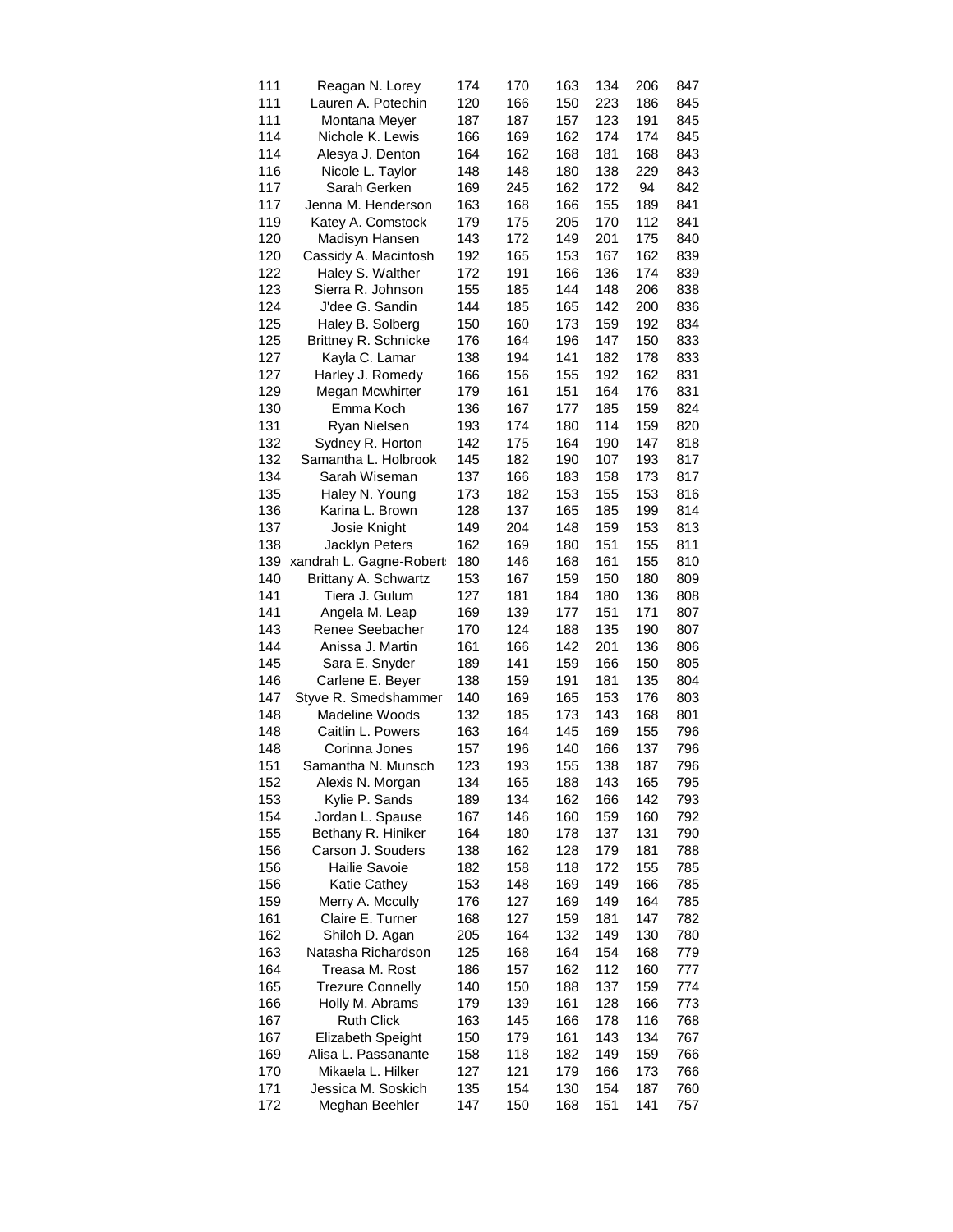| 173 | Abbey Jacobs      | 154 | 139 | 168 | 161 | 128 | 750 |
|-----|-------------------|-----|-----|-----|-----|-----|-----|
| 174 | Molly Warshaw     | 112 | 142 | 185 | 160 | 148 | 747 |
| 175 | Chloe L. Herman   | 116 | 140 | 181 | 142 | 161 | 740 |
| 176 | Nicole Lettich    | 151 | 148 | 158 | 128 | 148 | 733 |
| 177 | Jacquelyn D. Moss | 150 | 155 | 135 | 134 | 156 | 730 |
| 178 | Megan E. Schmidt  | 136 | 155 | 166 | 125 | 147 | 729 |
| 179 | Anna J. Walther   | 138 | 148 | 125 | 135 | 169 | 715 |
| 180 | Alexandra Copey   | 171 | 113 | 114 | 159 | 128 | 685 |
| 181 | Alexis Campbell   | 132 | 136 | 147 | 126 | 124 | 665 |
| 182 | Kathleen E. Elder | 85  | 180 | 147 | 119 | 125 | 656 |
| 183 | Kerry Crossman    | 133 | 99  | 150 | 124 | 143 | 649 |
| 183 | Melaika O. Howard | 152 | 132 | 171 | 98  | 92  | 645 |
| 183 | Keri Molloy       | 0   | 0   | 0   | 0   | 0   | 0   |
| 183 | Margie A. Gish    | 0   | 0   | 0   | 0   | 0   | 0   |
| 183 | Natily Haro       | 0   | 0   | 0   | 0   | 0   | 0   |
|     |                   |     |     |     |     |     |     |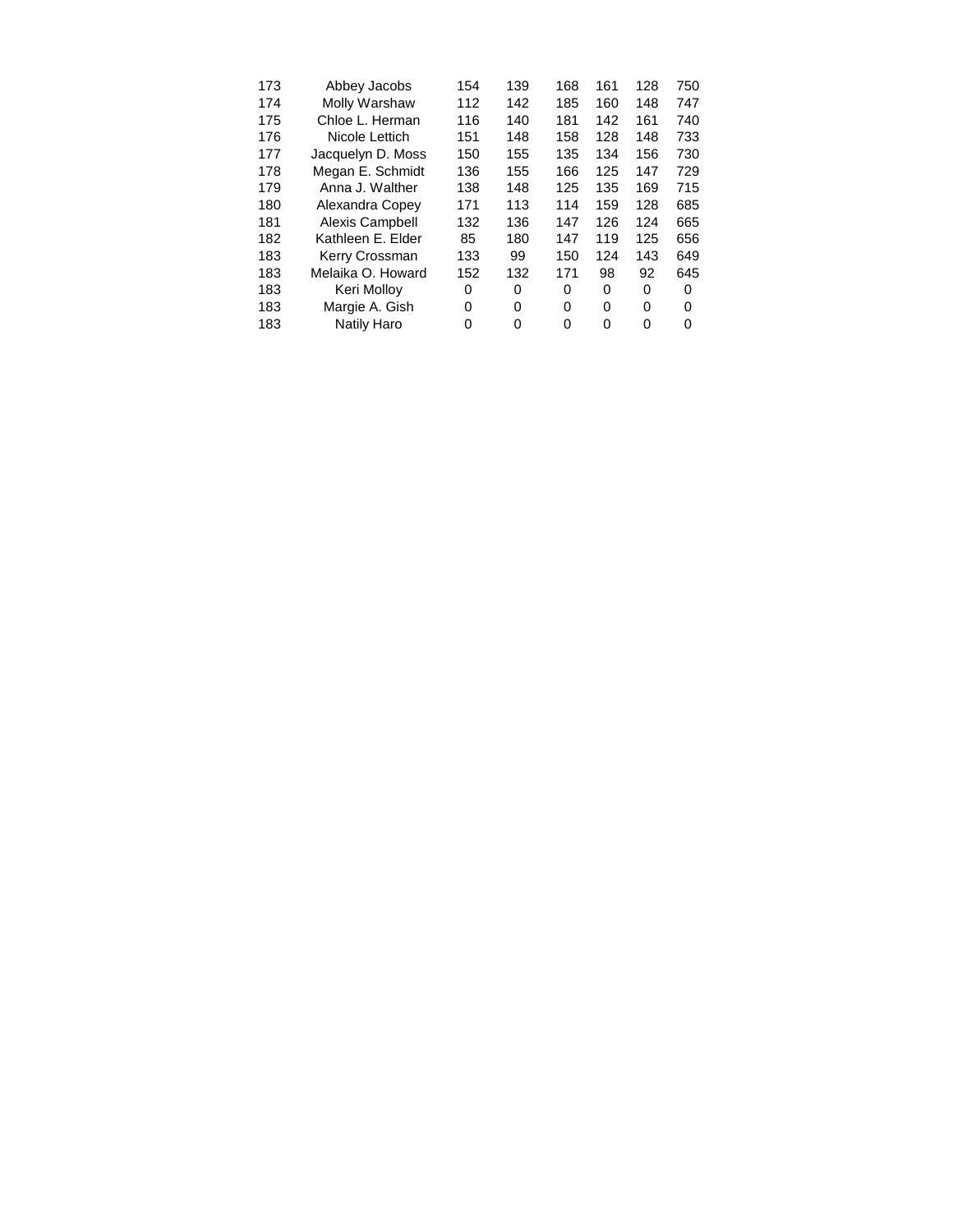**July 23-24, 2016 - Indianapolis, IN**

#### **Official Standings - U15B Junior Gold Qualifier - The Contract of Top Contract Contract Contract Contract Contract Contract Contract Contract Contract Contract Contract Contract Contract Contract Contract Contract Contrac 18 Advance to 2017 Junior Gold**

| Rank            | Bowler                    | Gm 1       | Gm 2 |     | Gm 3 Gm 4 Gm 5 |                  | Total      |
|-----------------|---------------------------|------------|------|-----|----------------|------------------|------------|
| 1               | Patrick Chan              | 211        | 126  | 253 | 221            | 202              | 1013       |
| $\overline{c}$  | Kaden Mcdow               | 196        | 157  | 208 | 190            | 242              | 993        |
| 3               | Garrett J. Meadows        | 180        | 180  | 200 | 224            | 198              | 982        |
| 4               | Brandon E. Hyska          | 160        | 203  | 201 | 181            | 236              | 981        |
| 5               | Blake W. Reiger           | 183        | 193  | 198 | 214            | 191              | 979        |
| 6               | Travis D. Knowlton        | 167        | 215  | 221 | 217            | 155              | 975        |
| 7               | <b>Isaac Skalak</b>       | 182        | 130  | 213 | 226            | 223              | 974        |
| 8               | Colby A. Money            | 267        | 186  | 176 | 211            | 127              | 967        |
| 9               | Austin R. Tungate         | 203        | 157  | 223 | 193            | 185              | 961        |
| 9               | Xavier D. Bamford         | 191        | 219  | 166 | 201            | 184              | 961        |
| 11              | Tyler D. Mclearen         | 223        | 169  | 203 | 226            | 139              | 960        |
| 12              | Ryan U. Fiorentino        | 149        | 201  | 182 | 167            | 257              | 956        |
| 13              | Cody J. Partain           | 146        | 158  | 219 | 215            | 217              | 955        |
| 14              | Cj Waterman               | 166        | 183  | 197 | 207            | 201              | 954        |
| 15              | Caleb B. Andrews          | 145        | 187  | 202 | 217            | 196              | 947        |
| 15              | Robert J. Hooper          | 205        | 188  | 182 | 184            | 188              | 947        |
| 17              | C. J. Petrin              | 169        | 195  | 191 | 168            | 212              | 935        |
| 18              | Cody O. Herzog            | 197        | 180  | 194 | 191            | 166              | 928        |
| $\overline{19}$ | Jacob Berry               | 167        | 198  | 172 | 183            | $\overline{201}$ | 921        |
| 20              | Alajah M. Perez           | 146        | 211  | 204 | 163            | 192              | 916        |
| 21              | Cody Johnston             | 163        | 199  | 138 | 235            | 180              | 915        |
| 22              | <b>Bobby Richmond</b>     | 164        | 162  | 184 | 203            | 197              | 910        |
| 23              | Donny Richards            | 188        | 205  | 209 | 140            | 166              | 908        |
| 24              | Ethan E. Teply            | 143        | 193  | 206 | 200            | 164              | 906        |
| 25              | <b>Connor Brink</b>       | 187        | 163  | 209 | 177            | 168              | 904        |
| 26              | <b>Nate Purches</b>       | 195        | 180  | 153 | 175            | 199              | 902        |
| 27              | Anthony Lundy             | 134        | 171  | 176 | 191            | 228              | 900        |
| 28              | Jacob Wunch               | 171        | 233  | 143 | 179            | 171              | 897        |
| 29              | Ryan G. Dreikosen, Jr     | 231        | 132  | 145 | 192            | 193              | 893        |
| 29              | Ryan P. Hanzak            | 189        | 173  | 209 | 157            | 165              | 893        |
| 31              | Brian P. Deluisa-Anderson | 149        | 170  | 208 | 194            | 171              | 892        |
| 31              | James L. Bennett          | 224        | 201  | 183 | 130            | 154              | 892        |
| 33              | Justin Bohn               | 189        | 180  | 192 | 162            | 158              | 881        |
| 33              | Taylor A. Wiley           | 168        | 191  | 159 | 157            | 206              | 881        |
| 35              | Garrett A. Laplount       | 213        | 156  | 203 | 160            | 146              | 878        |
| 36              | <b>Bobby Habetler</b>     | 165        | 223  | 138 | 181            | 167              | 874        |
| 37              | <b>Nathan Daniels</b>     | 181        | 168  | 204 | 144            | 174              | 871        |
| 37              | <b>Wyatt Beckstead</b>    | 168        | 190  | 133 | 169            | 211              | 871        |
| 39              | Cameron LaPlant           | 160        | 157  | 158 | 225            | 168              | 868        |
| 39              | Leonard W. Farlow, Jr     | 113        | 207  | 170 | 177            | 201              | 868        |
| 41              | Chandler A. Hayer         | 163        | 159  | 153 | 165            | 224              | 864        |
| 42              | Jacob T. Perry            | 162        | 181  | 181 | 159            | 179              | 862        |
| 43              | Caden T. Reichl           | 140        | 186  | 164 | 168            | 202              | 860        |
| 44              | Anthony Strickland        | 188        | 208  | 140 | 174            | 147              | 857        |
| 44              | Jason E. Wichnovitz       | 190        | 144  | 207 | 147            | 169              | 857        |
| 44              | Nathan P. Stinemates      | 185        | 144  | 203 | 159            | 166              | 857        |
| 47              | <b>Hunter Bower</b>       | 156        | 195  | 155 | 193            | 157              |            |
| 48              | John J. Banfield, Jr      | 180        | 207  | 158 | 146            | 162              | 856<br>853 |
| 49              | Donovan Vincent           | 172        | 170  | 181 | 163            | 166              | 852        |
| 50              | Austin V. Easley          |            | 162  | 186 | 168            | 159              | 848        |
| 50              | <b>Brenton Pipes</b>      | 173<br>151 | 183  | 152 | 160            | 202              | 848        |
|                 |                           |            |      |     |                |                  |            |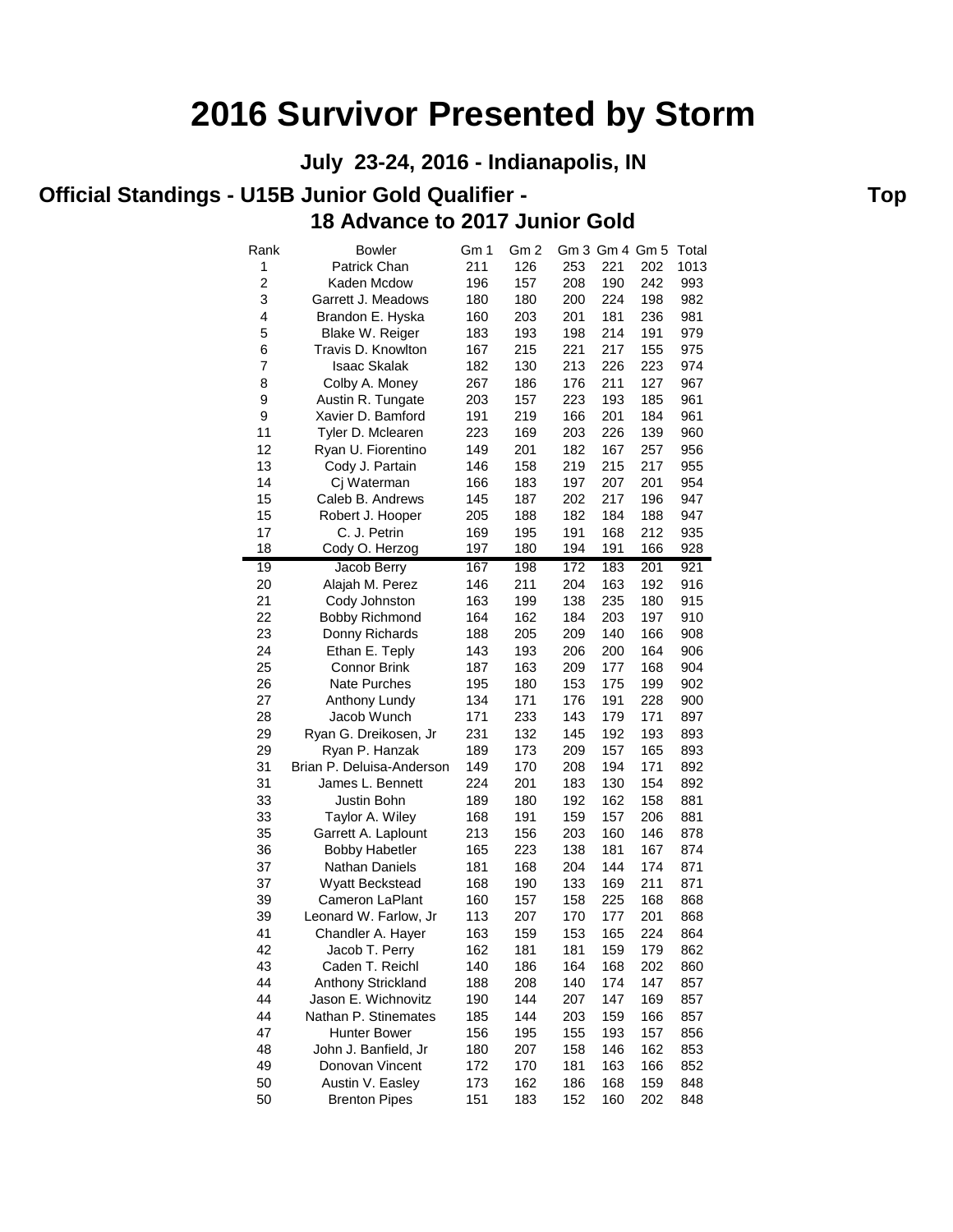| 52 | Jacob A. Frazier       | 151 | 158         | 181 | 197 | 155         | 842 |
|----|------------------------|-----|-------------|-----|-----|-------------|-----|
| 53 | Ryan Gerken            | 157 | 194         | 182 | 174 | 134         | 841 |
| 54 | Austin M. Tryba        | 141 | 156         | 178 | 210 | 149         | 834 |
| 55 | Joseph J. Lizzio       | 214 | 165         | 134 | 138 | 164         | 815 |
| 56 | Courtney J. Lloyd      | 153 | 139         | 202 | 175 | 141         | 810 |
| 57 | Jacob G. Shanahan      | 188 | 177         | 161 | 136 | 145         | 807 |
| 58 | Clark J. Dresbach      | 176 | 170         | 159 | 163 | 138         | 806 |
| 59 | Kohlton T. Calvin      | 171 | 123         | 178 | 161 | 171         | 804 |
| 59 | Thomas L. McLaughlin   | 161 | 171         | 183 | 136 | 153         | 804 |
| 61 | John Smith             | 173 | 110         | 112 | 202 | 205         | 802 |
| 61 | Lane Bolton            | 111 | 166         | 140 | 154 | 231         | 802 |
| 63 | Jordan N. Cina         | 185 | 102         | 184 | 188 | 142         | 801 |
| 64 | Braden G. Lang         | 154 | 177         | 201 | 135 | 127         | 794 |
| 65 | Spencer J. Song        | 159 | 175         | 140 | 180 | 136         | 790 |
| 66 | Elijah M. Chin         | 158 | 111         | 169 | 225 | 106         | 769 |
| 67 | Alex Nolan             | 166 | 166         | 150 | 127 | 159         | 768 |
| 68 | Ashton J. Wardrup      | 158 | 144         | 176 | 120 | 169         | 767 |
| 69 | Dalton E. Mclearen     | 189 | 153         | 146 | 133 | 145         | 766 |
| 70 | Jaylen Zaragoza        | 153 | 136         | 127 | 170 | 169         | 755 |
| 71 | Chase Byrd             | 166 | 107         | 151 | 157 | 167         | 748 |
| 72 | Cory A. Berkimer       | 137 | 135         | 127 | 142 | 204         | 745 |
| 73 | Justin R. Mooney       | 165 | 126         | 178 | 115 | 159         | 743 |
| 74 | Hunter J. Johnston     | 145 | 127         | 168 | 163 | 133         | 736 |
| 75 | Braden M. Kidd         | 129 | 134         | 134 | 156 | 177         | 730 |
| 76 | Jarer McKay Messner    | 158 | 193         | 133 | 107 | 135         | 726 |
| 77 | Collin M. Clark        | 143 | 145         | 168 | 105 | 158         | 719 |
| 78 | Luca A. Caminiti       | 126 | 150         | 136 | 144 | 160         | 716 |
| 79 | Brandon Nakaoka        | 157 | 138         | 142 | 144 | 126         | 707 |
| 80 | Anthony J. Lizzio      | 148 | 102         | 144 | 150 | 161         | 705 |
| 81 | <b>Anthony Herrin</b>  | 120 | 118         | 133 | 151 | 181         | 703 |
| 82 | Payton E. Schneider    | 132 | 166         | 135 | 123 | 144         | 700 |
| 83 | Kyle P. Hanzak         | 161 | 131         | 148 | 128 | 103         | 671 |
| 84 | Holden B. Childs       | 119 | 149         | 147 | 121 | 132         | 668 |
| 85 | <b>Matthew Maragos</b> | 113 | 136         | 141 | 138 | 118         | 646 |
| 86 | Lohrghan Ziegler       | 131 | 103         | 136 | 113 | 145         | 628 |
| 87 | William K. Likens      | 150 | 126         | 128 | 112 | 97          | 613 |
| 88 | Weston T. Penny        | 117 | 119         | 120 | 108 | 113         | 577 |
| 89 | Jarin Kurashige        | 0   | $\mathbf 0$ | 0   | 0   | $\mathbf 0$ | 0   |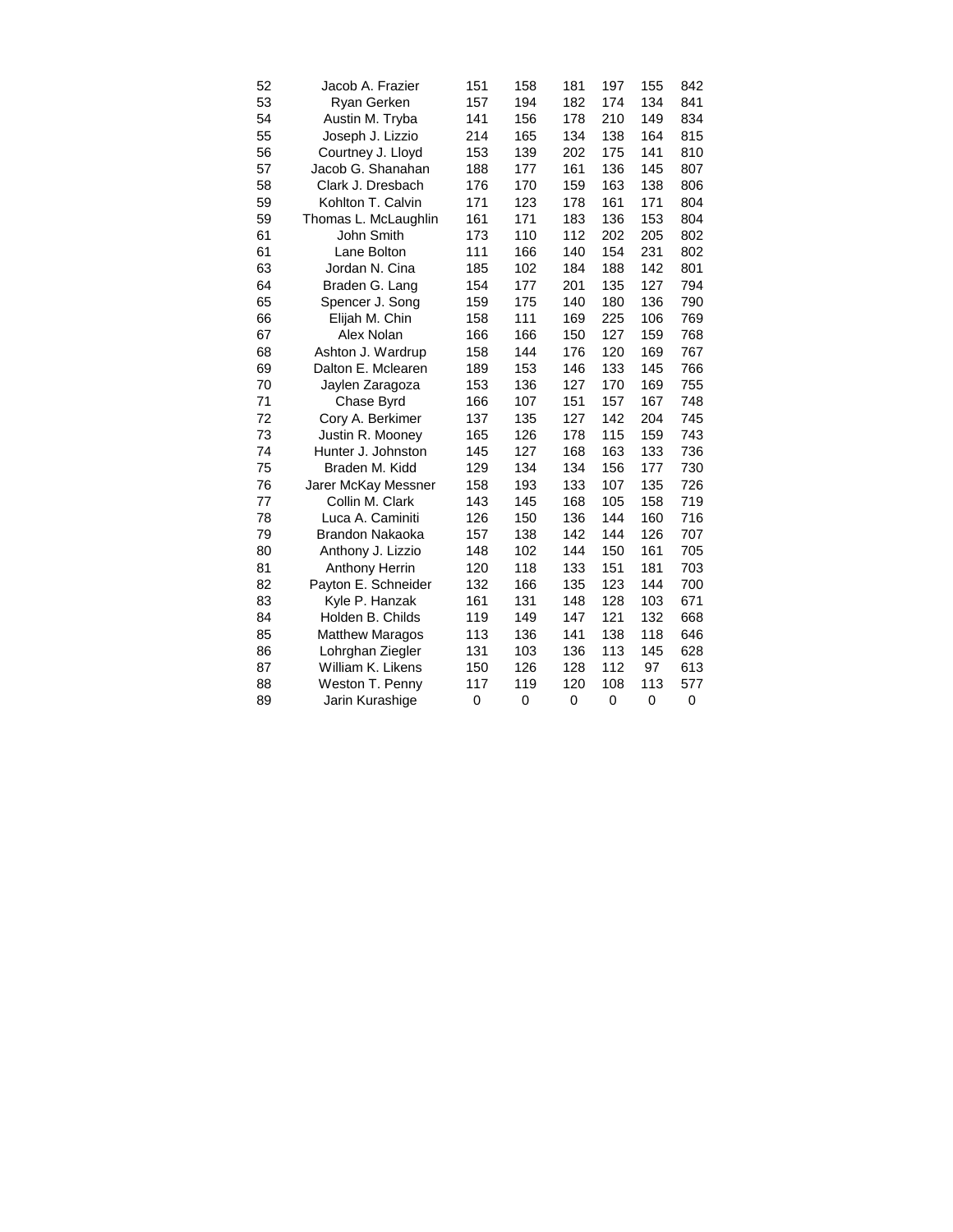#### **Official Standings - U15G Junior Gold Qualifier - Top 10 Advance to 2017 Junior Gold July 23-24, 2016 - Indianapolis, IN**

| Rank           | <b>Bowler</b>          | Gm 1 | Gm <sub>2</sub> |     | Gm 3 Gm 4 Gm 5 Total |     |      |
|----------------|------------------------|------|-----------------|-----|----------------------|-----|------|
| 1              | De Alani Fishbeck      | 183  | 245             | 178 | 224                  | 195 | 1025 |
| $\overline{c}$ | Emma R. Owens          | 191  | 233             | 176 | 177                  | 213 | 990  |
| 2              | Imari S. Blond         | 172  | 168             | 236 | 212                  | 202 | 990  |
| 4              | Jordan Shipp           | 222  | 143             | 180 | 215                  | 165 | 925  |
| 5              | Samantha Conti         | 169  | 162             | 154 | 212                  | 213 | 910  |
| 6              | <b>Baileigh Snow</b>   | 178  | 167             | 185 | 192                  | 187 | 909  |
| $\overline{7}$ | Kelcie Mannon          | 191  | 144             | 206 | 179                  | 185 | 905  |
| $\overline{7}$ | Molly A. Marshall      | 160  | 183             | 190 | 182                  | 190 | 905  |
| 9              | Michaela N. Clardy     | 156  | 207             | 191 | 170                  | 170 | 894  |
| 10             | Lakyn N. Edwards       | 193  | 160             | 165 | 200                  | 174 | 892  |
| 11             | Rachel L. Hines        | 188  | 177             | 170 | 163                  | 192 | 890  |
| 12             | Amanda N. Naujokas     | 193  | 160             | 191 | 138                  | 192 | 874  |
| 13             | Laney M. Wells         | 162  | 177             | 170 | 151                  | 203 | 863  |
| 14             | Madison J. Holman      | 198  | 155             | 147 | 216                  | 145 | 861  |
| 15             | Jasmine Mckeel         | 178  | 136             | 169 | 165                  | 204 | 852  |
| 16             | Sabine Strickland      | 132  | 221             | 174 | 148                  | 172 | 847  |
| 17             | Alexis D. Buchert      | 191  | 174             | 178 | 154                  | 137 | 834  |
| 18             | Danielle N. Rubach     | 176  | 153             | 154 | 158                  | 177 | 818  |
| 19             | Emily M. Fortune       | 145  | 143             | 158 | 200                  | 170 | 816  |
| 20             | Morgan D. Nunn         | 181  | 169             | 158 | 150                  | 157 | 815  |
| 21             | Paige A. Wagner        | 172  | 136             | 139 | 211                  | 150 | 808  |
| 22             | Renee A. Gausman       | 164  | 174             | 172 | 154                  | 142 | 806  |
| 23             | Jessie D. Flanagan     | 182  | 149             | 168 | 148                  | 158 | 805  |
| 24             | <b>Noelle Phillips</b> | 147  | 126             | 180 | 166                  | 184 | 803  |
| 25             | Morgan O. Brookover    | 165  | 129             | 169 | 178                  | 156 | 797  |
| 26             | Kyah R. Surritte       | 167  | 113             | 164 | 193                  | 149 | 786  |
| 27             | Grace A. Kowalski      | 133  | 141             | 173 | 185                  | 151 | 783  |
| 28             | Hannah Y. Grather      | 137  | 136             | 157 | 205                  | 142 | 777  |
| 29             | Brynna Madison         | 166  | 165             | 160 | 136                  | 149 | 776  |
| 30             | Hope Bunk              | 133  | 122             | 223 | 127                  | 169 | 774  |
| 31             | Aislynn Davis          | 159  | 157             | 157 | 151                  | 147 | 771  |
|                |                        |      |                 |     | 112                  | 124 |      |
| 32             | Kaylee N. Hitt         | 144  | 167             | 223 | 218                  |     | 770  |
| 33             | Amber M. Stewart       | 120  | 159             | 149 |                      | 114 | 760  |
| 34             | Jordyn Czerw           | 177  | 138             | 154 | 142                  | 148 | 759  |
| 35             | Jennifer D. Williams   | 138  | 144             | 157 | 178                  | 141 | 758  |
| 36             | Glory G. Harmon        | 110  | 125             | 180 | 183                  | 159 | 757  |
| 37             | Wendy jo D. Laturner   | 110  | 163             | 145 | 177                  | 158 | 753  |
| 38             | Breanne H. Reber       | 158  | 116             | 162 | 161                  | 152 | 749  |
| 38             | Brianna N. Schmidt     | 125  | 160             | 153 | 166                  | 145 | 749  |
| 40             | Olivia J. Ellis        | 146  | 137             | 202 | 134                  | 124 | 743  |
| 41             | Kathryn K. Bowman      | 156  | 127             | 149 | 152                  | 157 | 741  |
| 42             | Bailey R. Knierim      | 151  | 135             | 130 | 154                  | 164 | 734  |
| 43             | Julia Lynch            | 102  | 146             | 156 | 175                  | 154 | 733  |
| 44             | Elizabeth Coutta       | 115  | 148             | 149 | 157                  | 145 | 714  |
| 44             | Raina J. Davis         | 127  | 138             | 154 | 134                  | 161 | 714  |
| 46             | Emma E. Parenteau      | 140  | 122             | 150 | 145                  | 141 | 698  |
| 47             | Mykenzie Burnett       | 176  | 115             | 127 | 132                  | 140 | 690  |
| 48             | Lyndsay P. Ennis       | 134  | 144             | 123 | 98                   | 189 | 688  |
| 49             | Makinzie D. Mcgonigal  | 155  | 147             | 126 | 118                  | 133 | 679  |
|                |                        |      |                 |     |                      |     |      |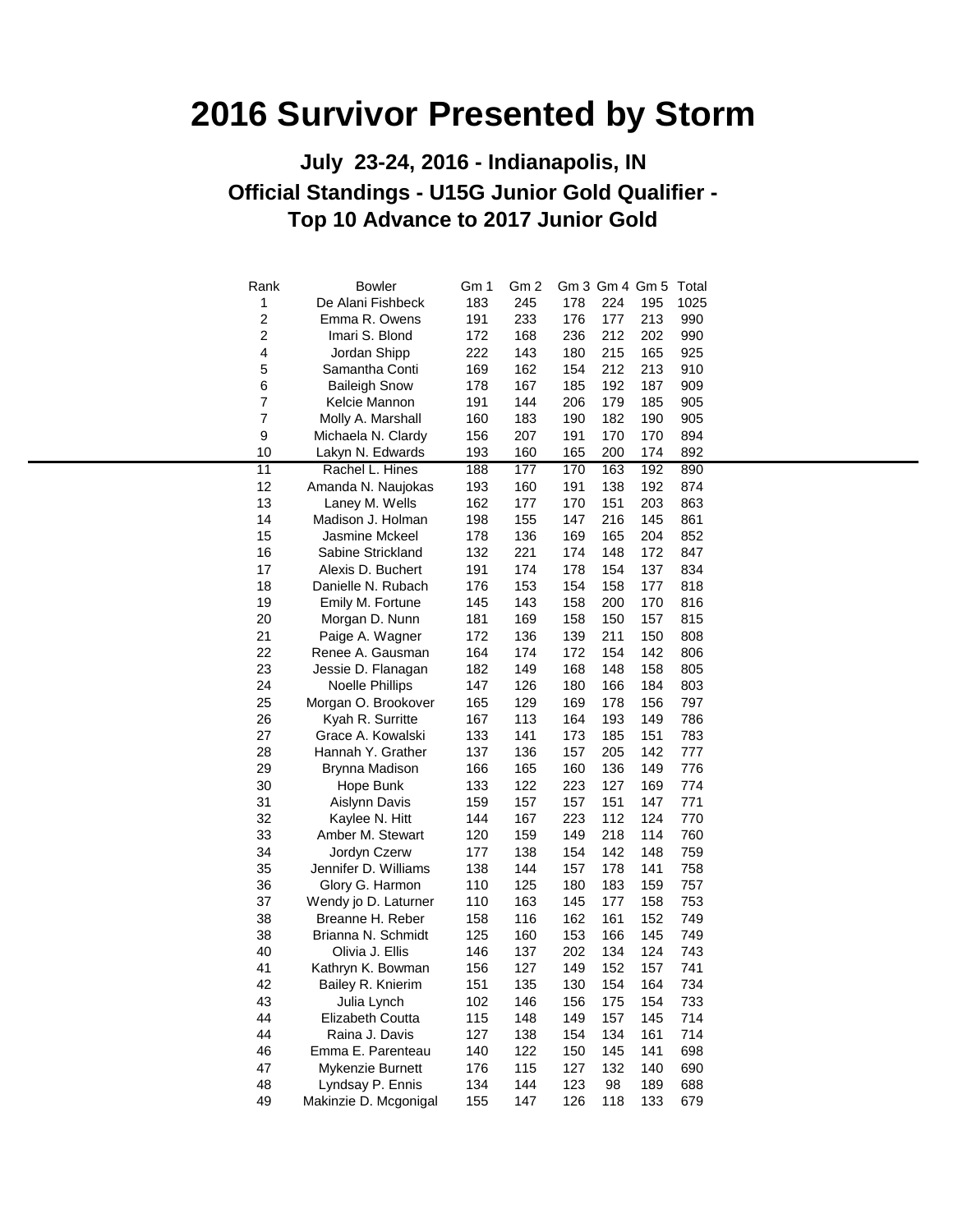| 50 | Rubi M. Vaughn  | 85      | 125 150 149 161 670 |  |                 |  |
|----|-----------------|---------|---------------------|--|-----------------|--|
| 51 | Emily M. Snyder | 100 137 |                     |  | 137 110 125 609 |  |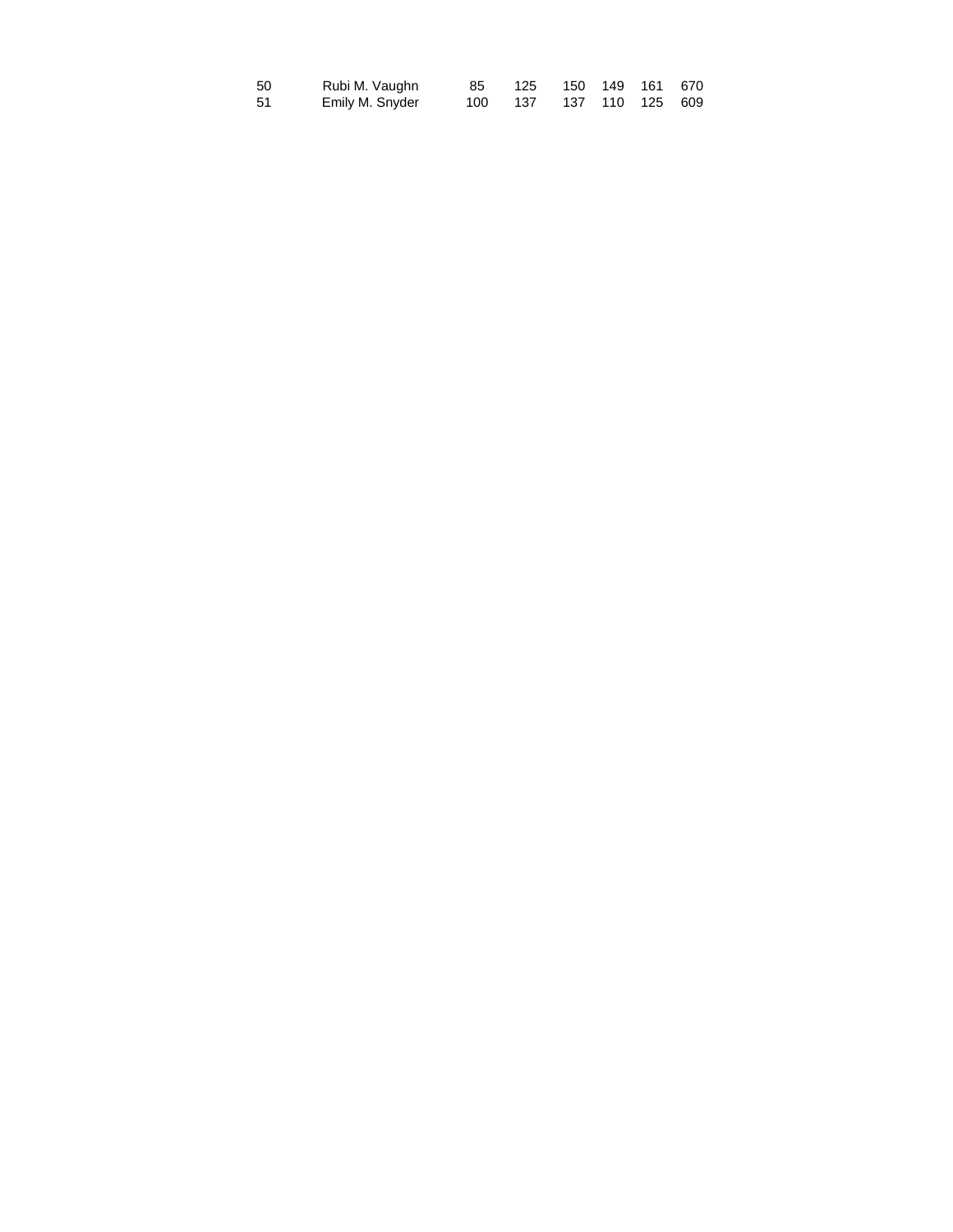#### **July 23-24, 2016 - Indianapolis, IN**

#### **Official Standings - U12B Junior Gold Qualifier - Top 4 Advance to 2017 Junior Gold**

| Rank | <b>Bowler</b>           | Gm 1 | Gm 2 |     | Gm 3 Gm 4 Gm 5 |     | Total |
|------|-------------------------|------|------|-----|----------------|-----|-------|
| 1    | Chase Ross              | 174  | 171  | 179 | 199            | 136 | 859   |
| 2    | Shaine Fujii            | 139  | 178  | 198 | 134            | 188 | 837   |
| 3    | <b>Tyler Hedges</b>     | 151  | 136  | 200 | 192            | 155 | 834   |
| 4    | Logan M. Chappell       | 141  | 158  | 146 | 230            | 152 | 827   |
| 5    | Noah Akiona             | 146  | 151  | 231 | 127            | 161 | 816   |
| 6    | Cole E. Oberst          | 204  | 170  | 161 | 132            | 147 | 814   |
| 7    | Micah Voorhis           | 156  | 138  | 187 | 161            | 164 | 806   |
| 7    | <b>Rory Stubler</b>     | 185  | 170  | 171 | 128            | 152 | 806   |
| 9    | Michael J. Anderson     | 164  | 169  | 126 | 181            | 165 | 805   |
| 10   | Dmitri Richardson       | 164  | 194  | 151 | 102            | 169 | 780   |
| 11   | Isaiah Jackson          | 106  | 167  | 181 | 154            | 170 | 778   |
| 12   | Hayden Tarris           | 168  | 149  | 140 | 141            | 178 | 776   |
| 13   | Jacob Smith             | 149  | 152  | 161 | 144            | 167 | 773   |
| 14   | Noah Saul               | 149  | 139  | 161 | 171            | 147 | 767   |
| 15   | Carson Barnes           | 112  | 166  | 126 | 172            | 189 | 765   |
| 16   | James A. Armendariz     | 187  | 183  | 113 | 130            | 151 | 764   |
| 17   | Jacen Fitzgerald        | 133  | 129  | 137 | 165            | 87  | 651   |
| 18   | Brady F. Louthan        | 107  | 118  | 135 | 130            | 125 | 615   |
| 19   | <b>Christian Prater</b> | 123  | 116  | 126 | 125            | 103 | 593   |
| 20   | <b>Carley Shrader</b>   | 53   | 84   | 97  | 101            | 113 | 448   |